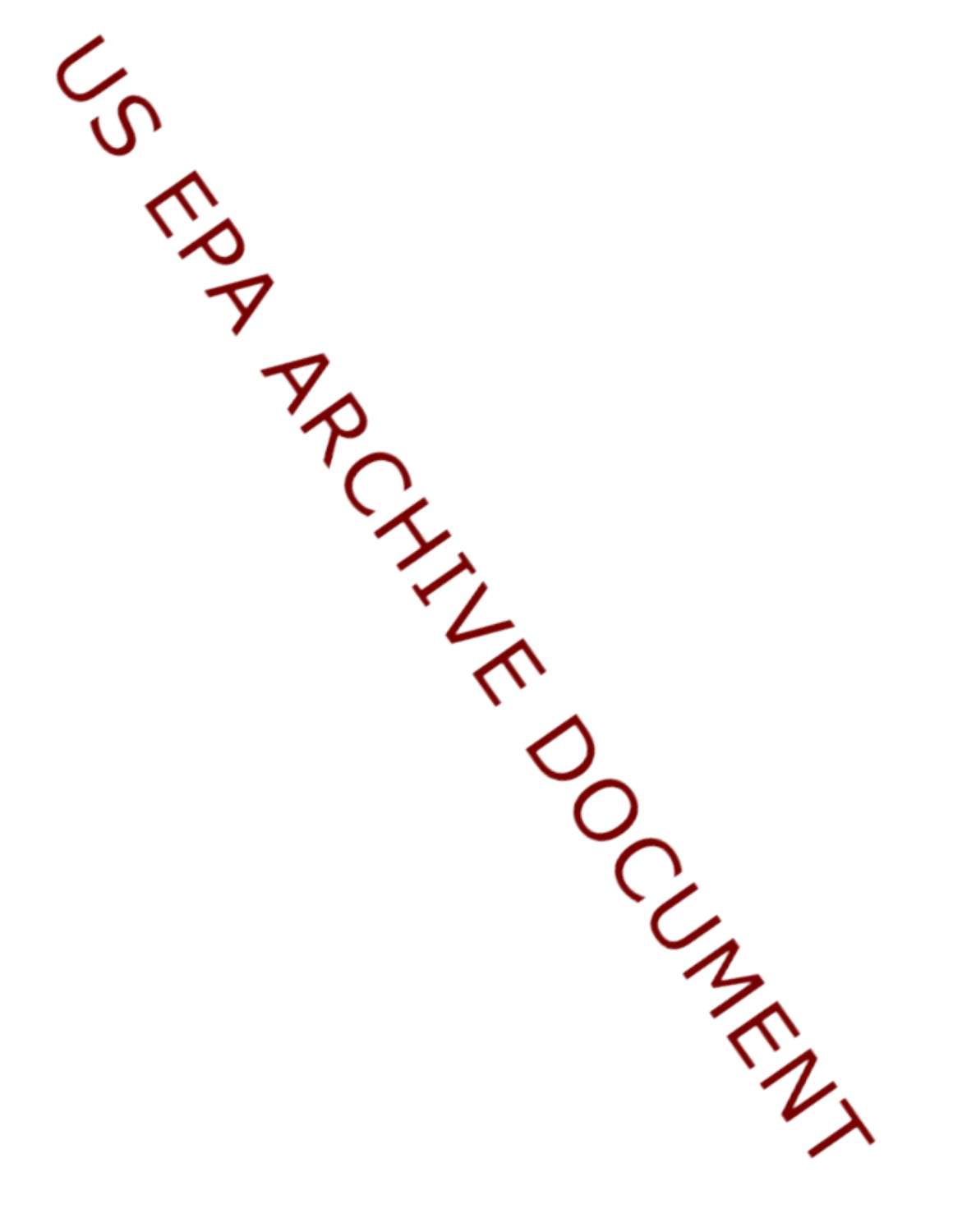## **U.S. Environmental Protection Agency Environmental Technology Verification Program Advanced Monitoring Systems Center**

and

# **Environment Canada Environmental Technology Verification Program**

Joint Verification Protocol for Technologies for Rapid Detection of Whole Soil and Soil Extract Toxicity





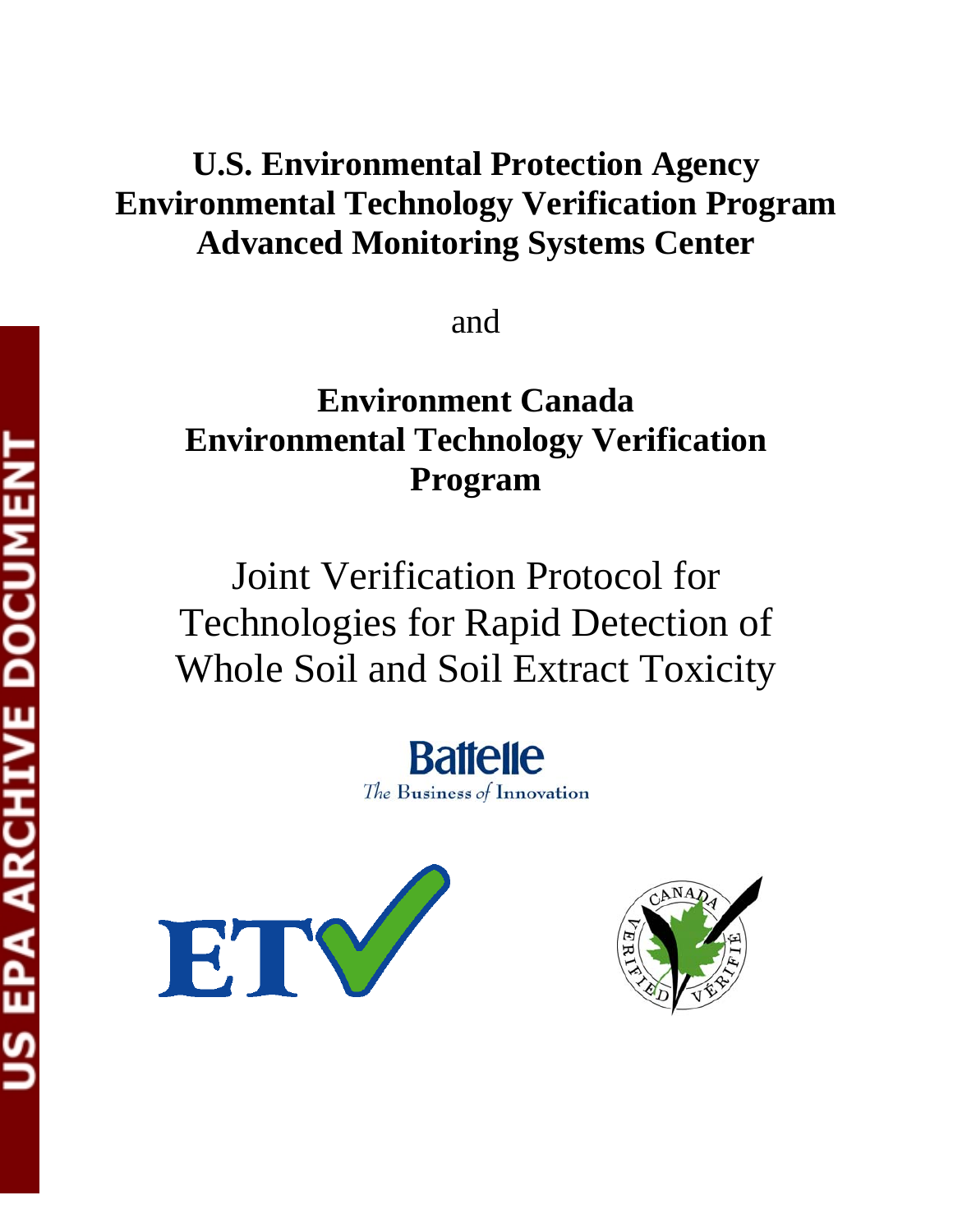### **Joint Verification Protocol**

**for** 

## **Verification of Technologies for Rapid Detection of Whole Soil and Soil Extract Toxicity**

**July 29, 2008** 

**Prepared by** 

**Battelle 505 King Avenue Columbus, OH 43201-2693** 

**and** 

**Environment Canada Environmental Science and Technology Centre (ESTC) 335 River Road Ottawa, ON K1A 0H3**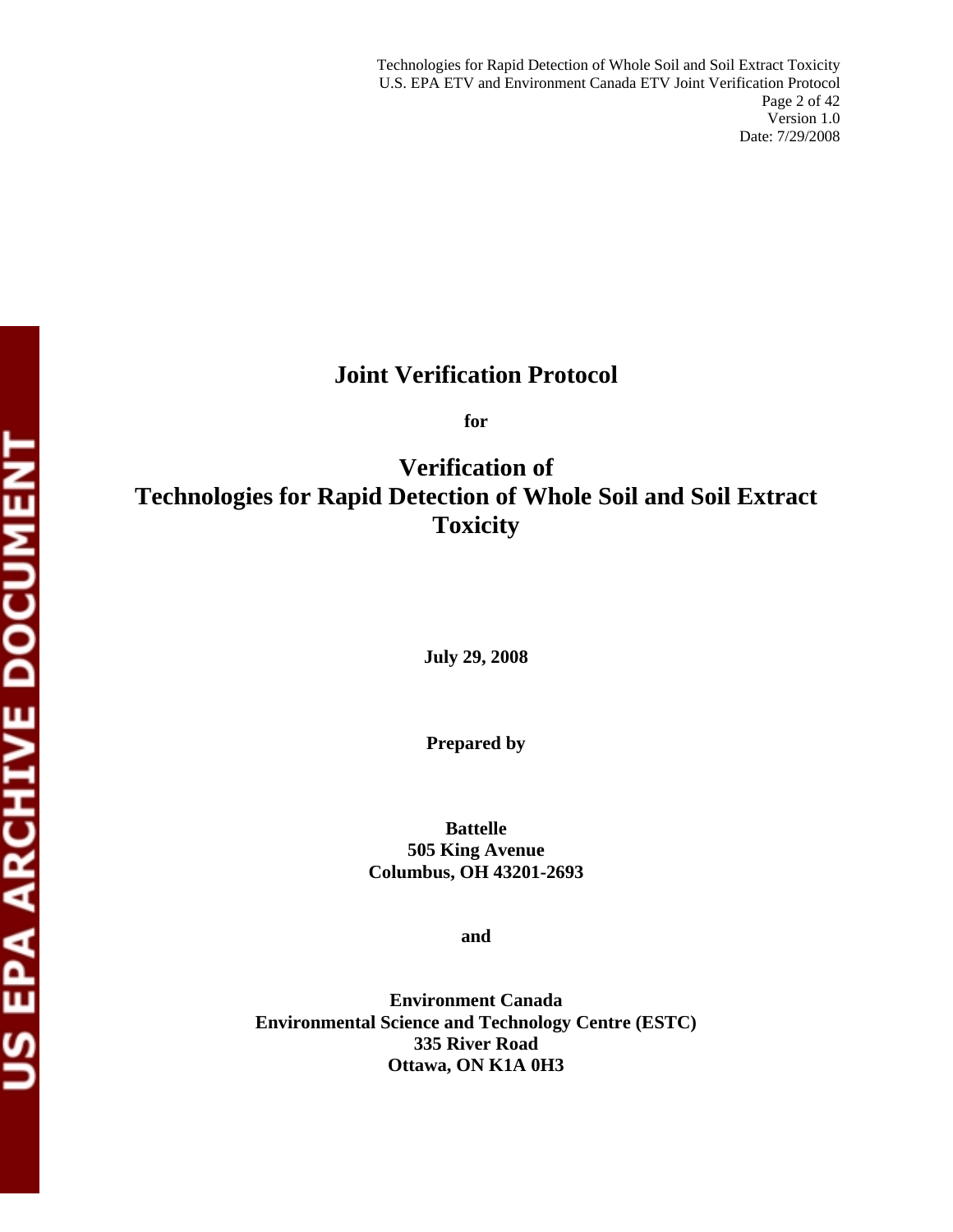#### **AKNOWLEDGMENTS**

 This joint verification protocol was developed through a collaboration between the Environmental Technology Verification (ETV) programs of the United States and Canada and is intended for use by both Canada and the United States either individually or together in jointly verifying technologies which will be recognized by both countries. This joint protocol can also be used by a vendor who would like to receive verification from either or both countries. This joint verification protocol expands upon and replaces the generic verification protocol previously prepared by the U.S. Environmental Protection Agency's (EPA's) ETV Advanced Monitoring Systems (AMS) Center (*Generic Verification Protocol for Technologies for Rapid Detection of Soil Toxicity*, April 2007). The AMS Center's generic protocol was prepared in coordination with the EPA's Office of Solid Waste and Emergency Response and National Exposure Research Laboratory and included input from vendors and stakeholders. Peer reviewers for the protocol were Robert Seyfarth, Kenneth Hill, and Amy Juchatz of the Suffolk County (New York) Department of Health Services' Division of Environmental Quality; Dr. John Hayse, I. Hlohoskyj, and Leroy Walston of Argonne National Laboratory's Environmental Science Division; and Dr. Karen Bradham of EPA's National Exposure Research Laboratory. Dr. Lisa Taylor of Environment Canada's Environmental Science and Technology Centre provided significant contribution to the revision of the AMS Center's generic protocol to create the joint protocol. The contributions to this protocol from John Neate of ETV Canada are also gratefully acknowledged. The joint protocol was reviewed by Robert Seyfarth and Leroy Walston, as well as by Deana Crumbling of EPA's Office of Solid Waste and Emergency Response.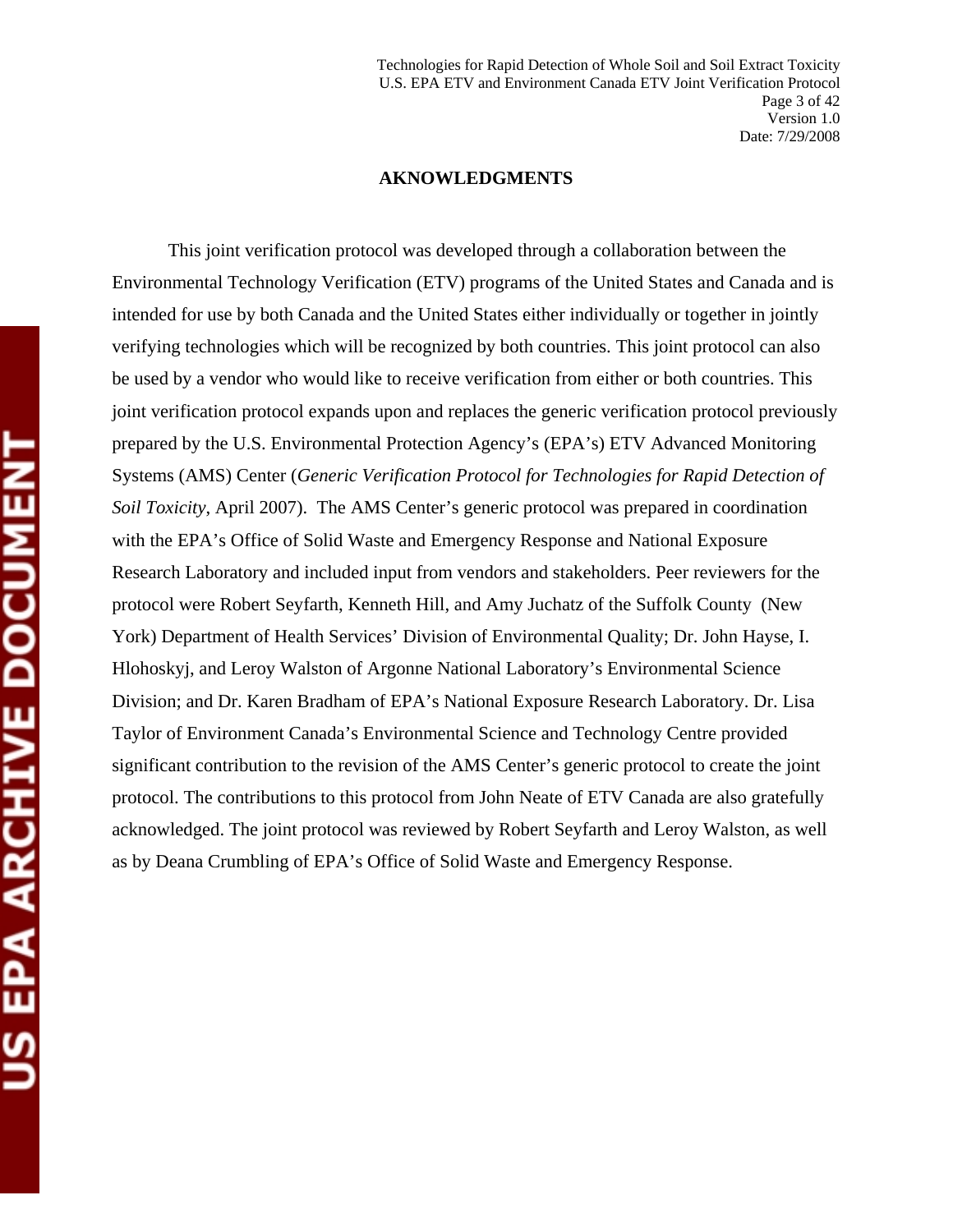### **TABLE OF CONTENTS**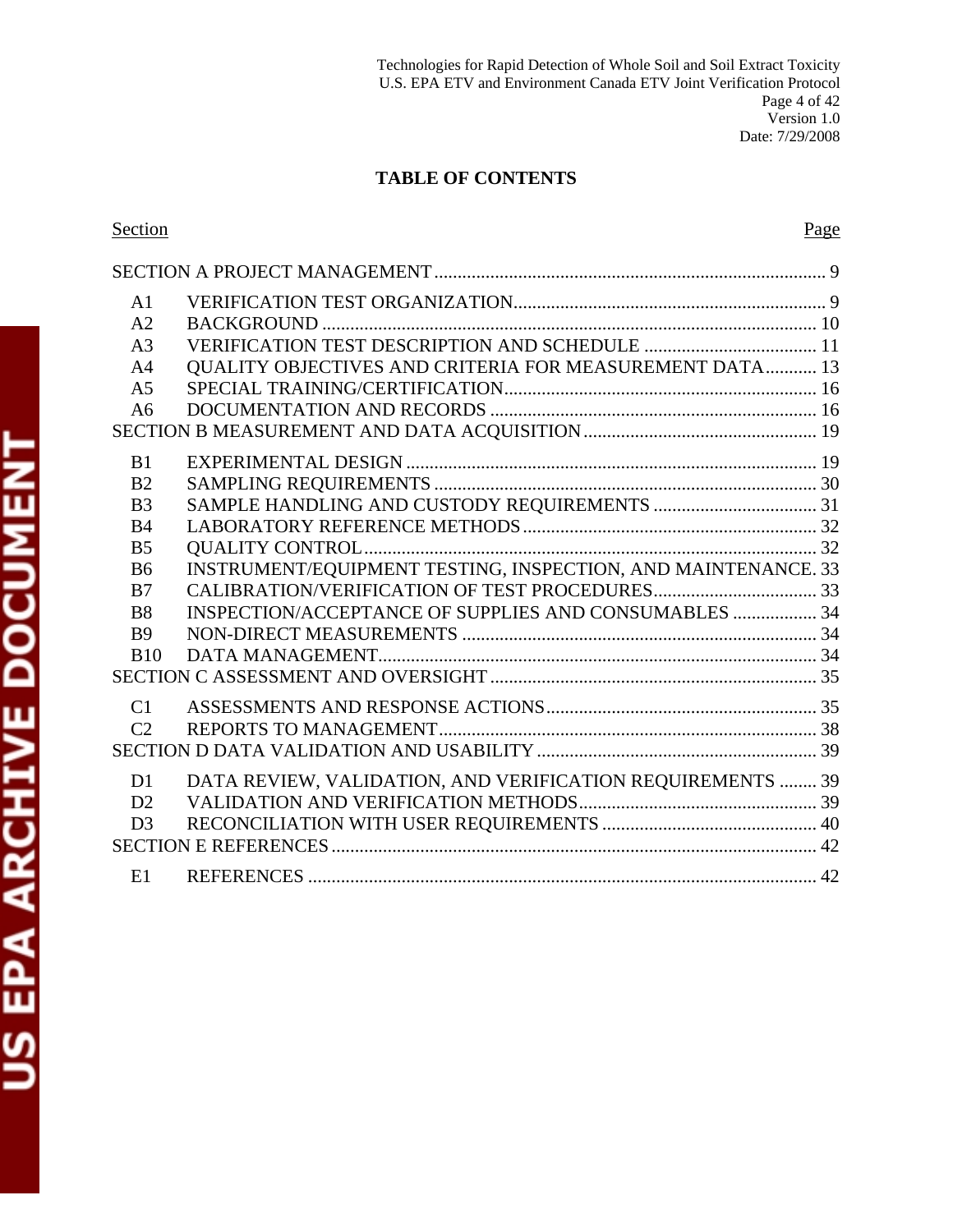### **List of Tables** Page

| Table 2. DQIs and Criteria for Critical Measurements for Reference Method  15 |  |
|-------------------------------------------------------------------------------|--|
|                                                                               |  |
|                                                                               |  |
|                                                                               |  |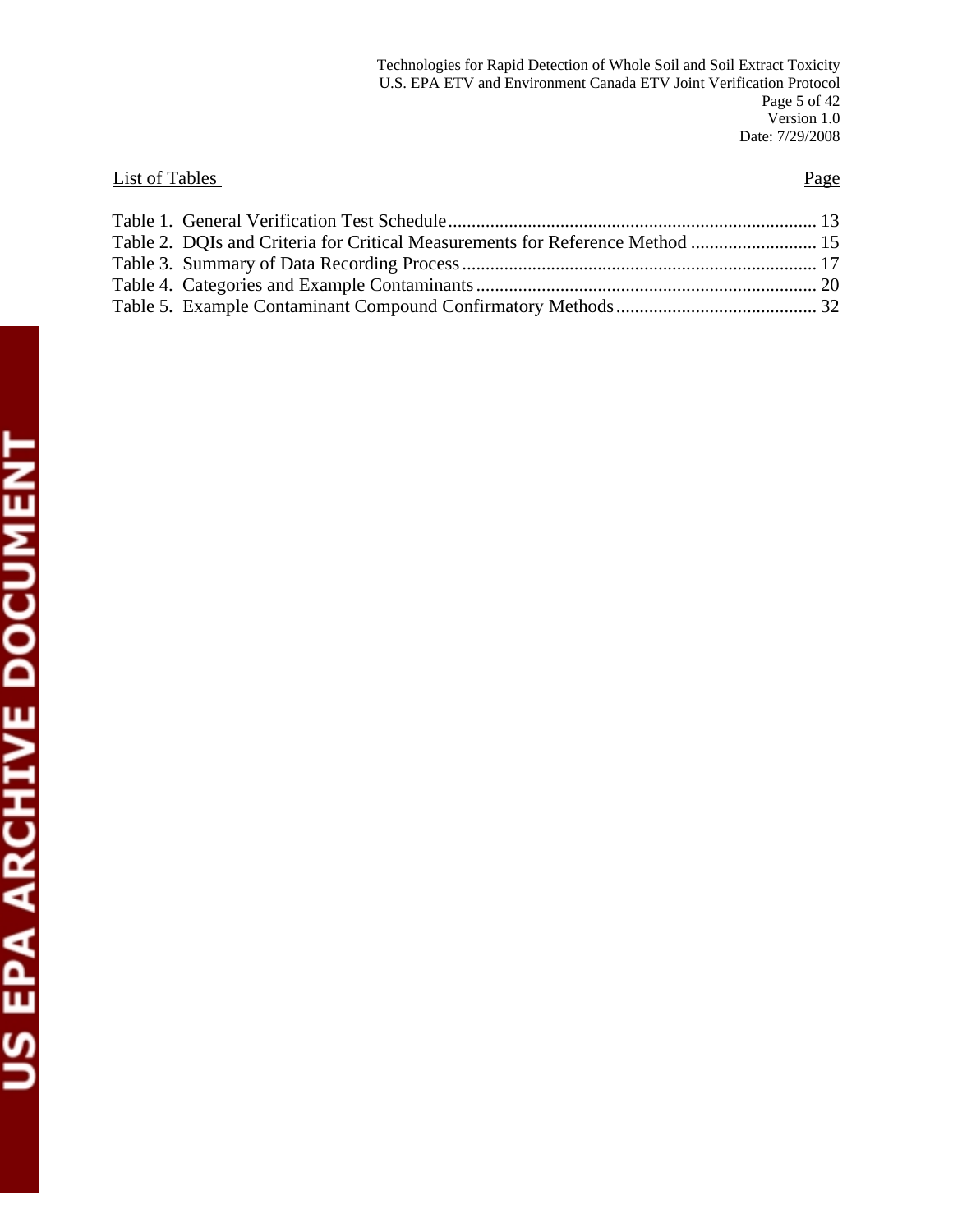## **DISTRIBUTION LIST FOR U.S. EPA ETV AND ENVIRONMENT CANADA ETV JOINT VERIFICATION PROTOCOL**

### **U.S. Environmental Protection Agency**

Douglas Grosse, ETV Advanced Monitoring Systems (AMS) Center Project Officer Lauren Drees, Director of Quality Assurance, National Risk Management Research Laboratory Teresa Harten, EPA ETV Program Director

### **Battelle**

Amy Dindal, AMS Center Manager Mary Schrock, Verification Test Coordinator Zachary Willenberg, AMS Center Quality Manager

### **Environment Canada**

Abe Finkelstein, Chief, Innovative Solutions Section, Science & Technology Branch Raymond Klicius, Head, Incentive Programs, Science & Technology Branch Lisa Taylor, Ph.D., Manager, Method Development and Applications Section, Biological Methods Division, Environmental Science and Technology Centre

### **ETV Canada**

Steve Guerin, General Manager Mona El Hallak, Senior Technical Director John Neate, Senior Associate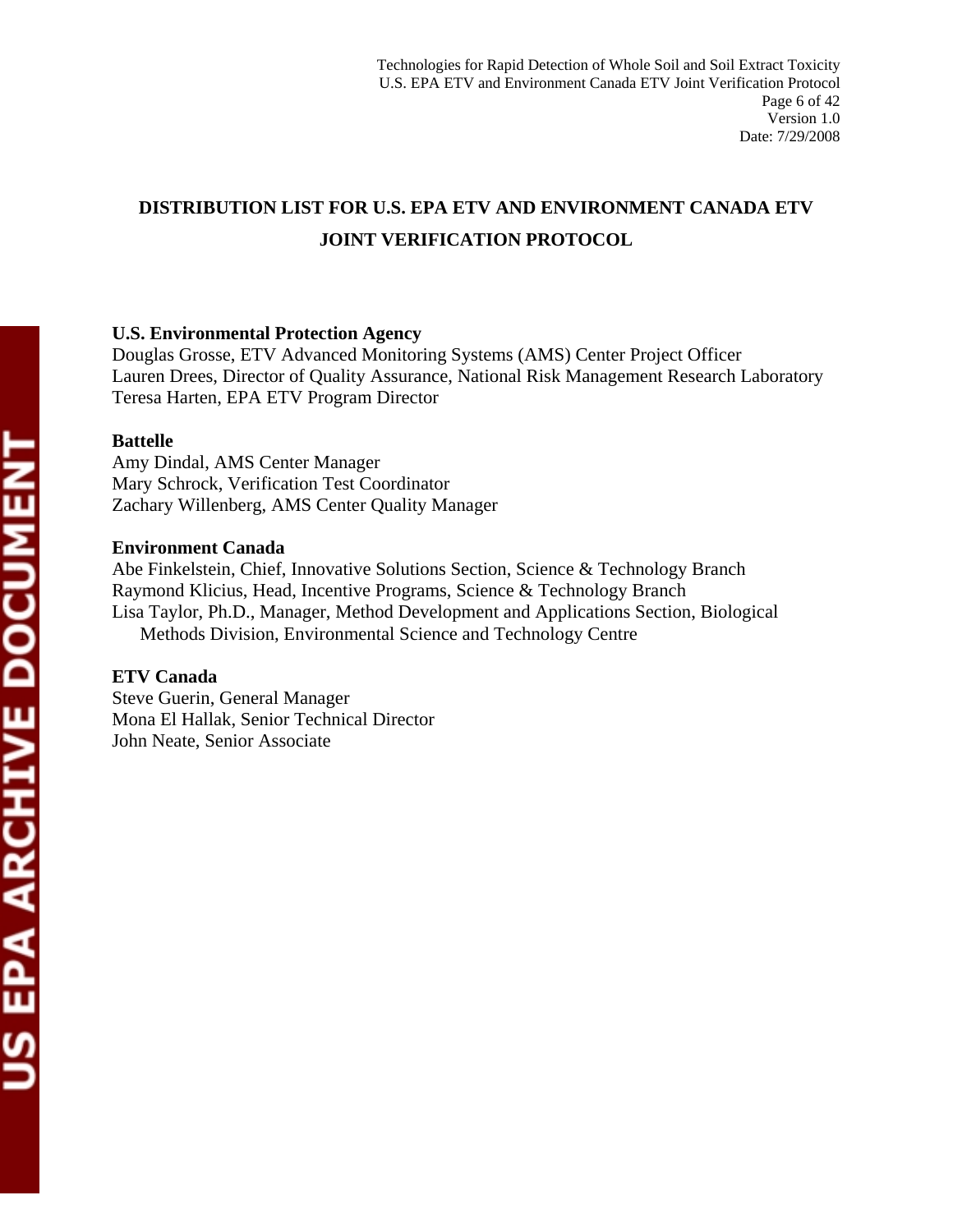### **DISTRIBUTION LIST FOR TEST/QUALITY ASSURANCE PLANS**

*Note: Test/Quality Assurance Plans developed from this Joint Verification Protocol for verifications which will be recognized by both the U.S. and Canada should be distributed to the Verification Program and Verification Organization associated with both countries. Verifications which apply to one country require distribution only to the Verification Program and Verification Organization pertinent to the verifying country.* 

**Verification Program (United States: U.S. EPA ETV, Canada: Environment Canada ETV)** 

**Verification Organization (United States: Battelle AMS Center, Canada: ETV Canada, Verification entity to be determined)** 

**Peer Reviewers** 

**Vendors of Technologies for Rapid Detection of Soil Toxicity** 

**Reference Laboratory** 

**Test Facility, if applicable** 

**Test Collaborators, if applicable** 

**Subcontractors, if applicable**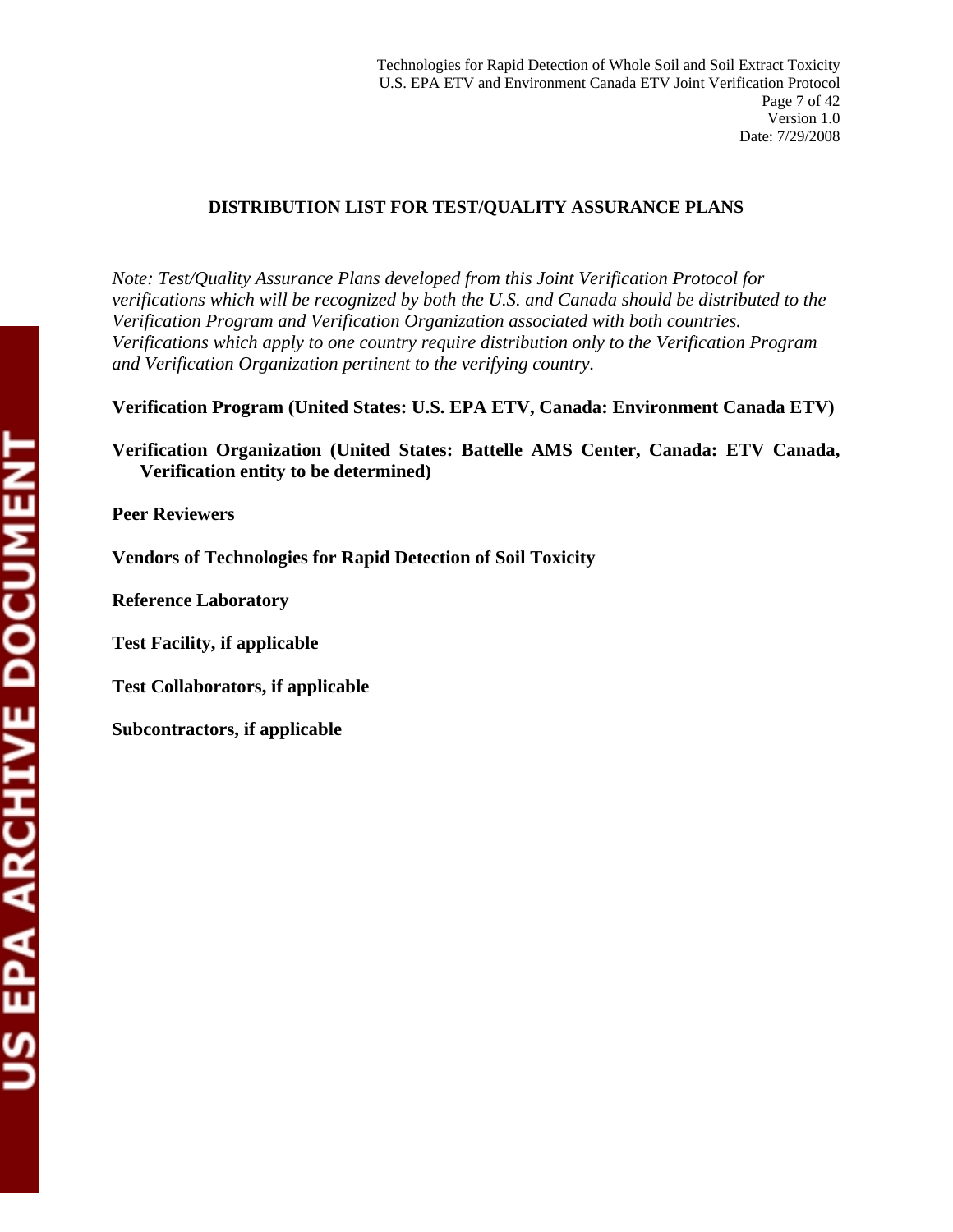### **LIST OF ABBREVIATIONS/ACRONYMS**

- AMS Advanced Monitoring Systems
- COA certificate of analysis
- COC chain-of-custody
- DQI data quality indicator
- $EC_{50}$  median effective concentration causing 50% inhibition
- EPA U.S. Environmental Protection Agency
- ETV Environmental Technology Verification
- LOEC lowest observed effect concentration
- LRB laboratory record book
- MSD minimum significant difference
- NIST National Institute of Standards and Technology
- NOEC no observed effect concentration
- PCB polychlorinated biphenyl
- PD percent difference
- pdf Adobe portable document format
- PE performance evaluation
- QA quality assurance
- QC quality control
- QCS quality control samples
- QMP quality management plan
- RSD relative standard deviation
- SOP standard operating procedure
- TCDD 2,3,7,8-tetrachlorodibenzodioxin
- TQAP test/quality assurance plan
- TSA technical systems audit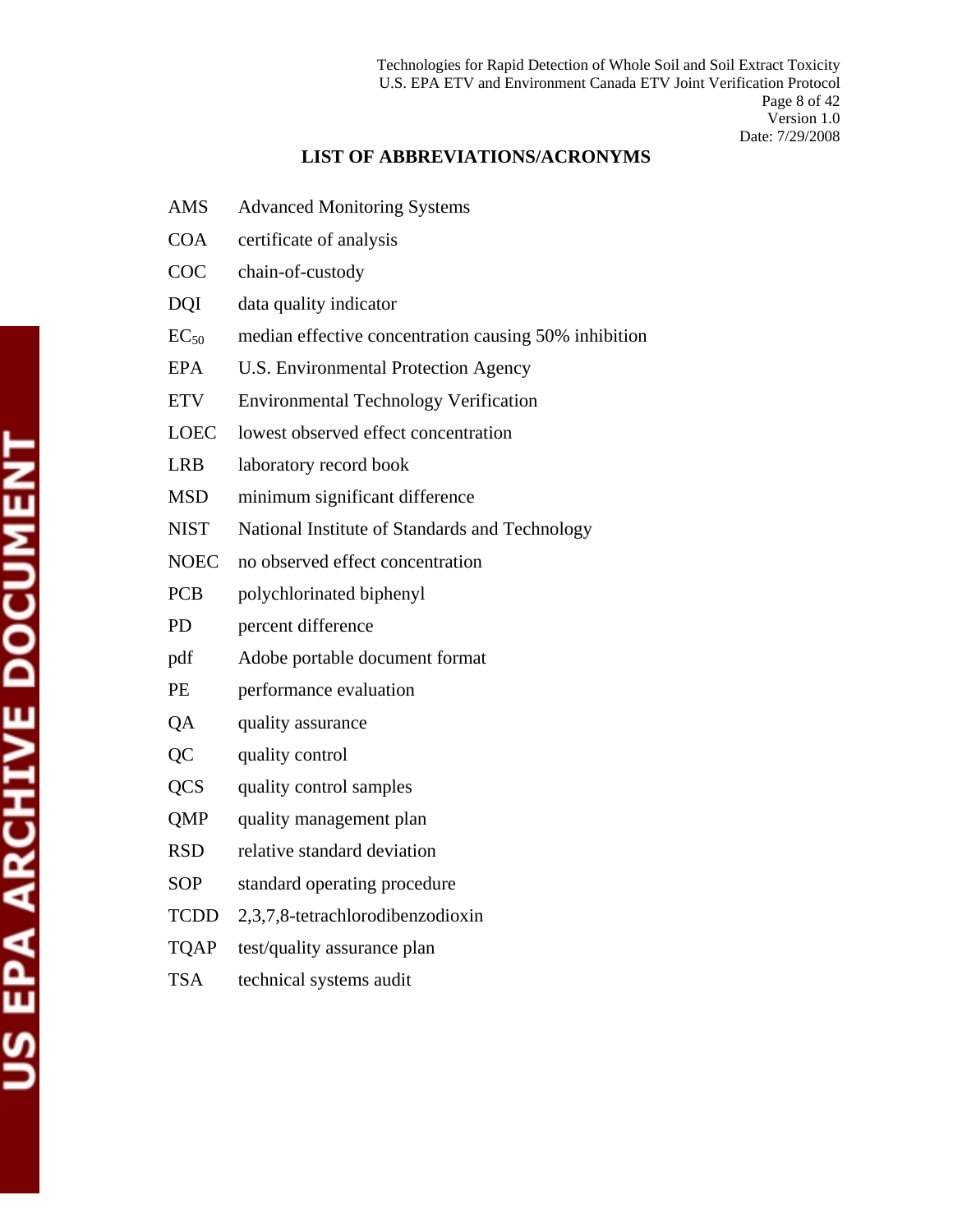### **SECTION A PROJECT MANAGEMENT**

#### <span id="page-9-0"></span>**A1 VERIFICATION TEST ORGANIZATION**

This protocol provides generic procedures for implementing a verification test for technologies that rapidly detect soil toxicity in whole soil or soil extracts. This protocol outlines a testing approach which is acceptable under both the U.S. EPA ETV and ETV Canada verification programs. However, acceptability of the testing approach as outlined in this protocol does not imply automatic verification by both the U.S. EPA ETV and ETV Canada verification programs. Each specific round of testing will require preparation of a Test/Quality Assurance Plan (TQAP). The TQAP will specify which verification programs and verification organizations are involved in testing and verifying the technologies involved. This could be jointly with both the U.S. EPA ETV and ETV Canada programs conducting testing and verification together, in which the verification would be recognized by both countries' programs, or individually where either U.S. EPA ETV or ETV Canada conducts testing and verification and the verification is recognized by only one country's program.

Because the organizations involved in testing may vary, specific roles and responsibilities will not be defined here, but must be defined in the TQAP prepared for each round of testing. Information on roles and responsibilities defined in each TQAP should include the following groups or individuals involved in each test:

- Verification program(s)
- Verification organization(s)
- Key testing staff (verification organization program manager, testing leaders, verification coordinators, technical staff, etc.)
- Technology vendors
- Reference laboratories
- Test facilities
- Quality Managers for both the verification program and the verification organization.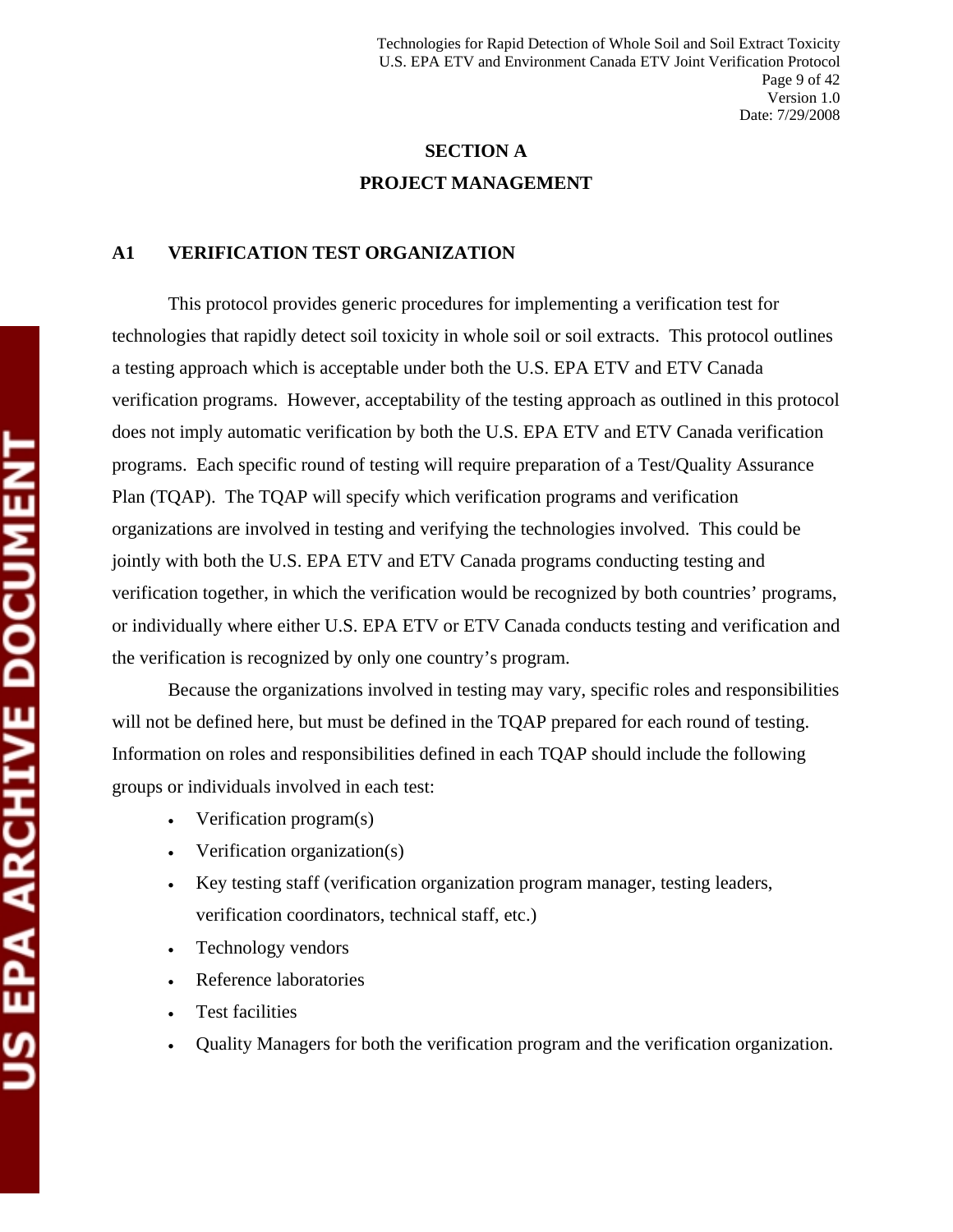#### <span id="page-10-0"></span>**A2 BACKGROUND**

The purpose of verification programs such as the U.S. EPA and Canadian Environmental Technology Verification (ETV) programs is to provide objective and quality-assured performance data on environmental technologies, so that users, developers, regulators, and consultants can make informed decisions about purchasing and applying these technologies. Stakeholder committees of buyers and users of such technologies recommend technology categories, and technologies within those categories, as priorities for testing. As documented in meeting minutes, technologies for rapidly detecting soil toxicity were identified as a priority technology category through the U.S. EPA ETV Advanced Monitoring System (AMS) Center stakeholder process since these technologies have the potential to make the evaluation of soil toxicity more efficient and timely.

Soil toxicity testing can be used at hazardous waste sites to screen for particular areas of concern or to assist in monitoring the effectiveness of cleanup. Soil toxicity tests do not require knowing the contaminants present at the site; they are typically used as a broad range screen of all potentially toxic compounds that may be present. Traditional soil toxicity tests include evaluations such as seed germination and root elongation, as well as organism-based tests such as earthworm survival.<sup>(1)</sup> Tests such as these can take several weeks to achieve results. This protocol provides procedures for a verification test of rapid analysis technologies that detect toxicity in whole soil and soil extracts. The objective of this soil toxicity technology verification test is to evaluate the technology's ability to detect certain analytes that are particularly toxic to humans by adding them, individually, to a controlled experimental matrix, as well as by testing various "real-world" soil samples where the toxins may be present alone or with various other toxins. This joint protocol outlines testing for a number of contaminants that are common to site cleanups and known to be toxic, but does not include all toxic compounds or testing in all situations which may be encountered in a site cleanup or evaluation situation. Data generated from verification tests based on this joint protocol are intended to provide one set of objective and quality assured performance data on soil rapid toxicity technologies, to assist users, developers, regulators, and consultants in making informed decisions about purchasing and properly applying these technologies.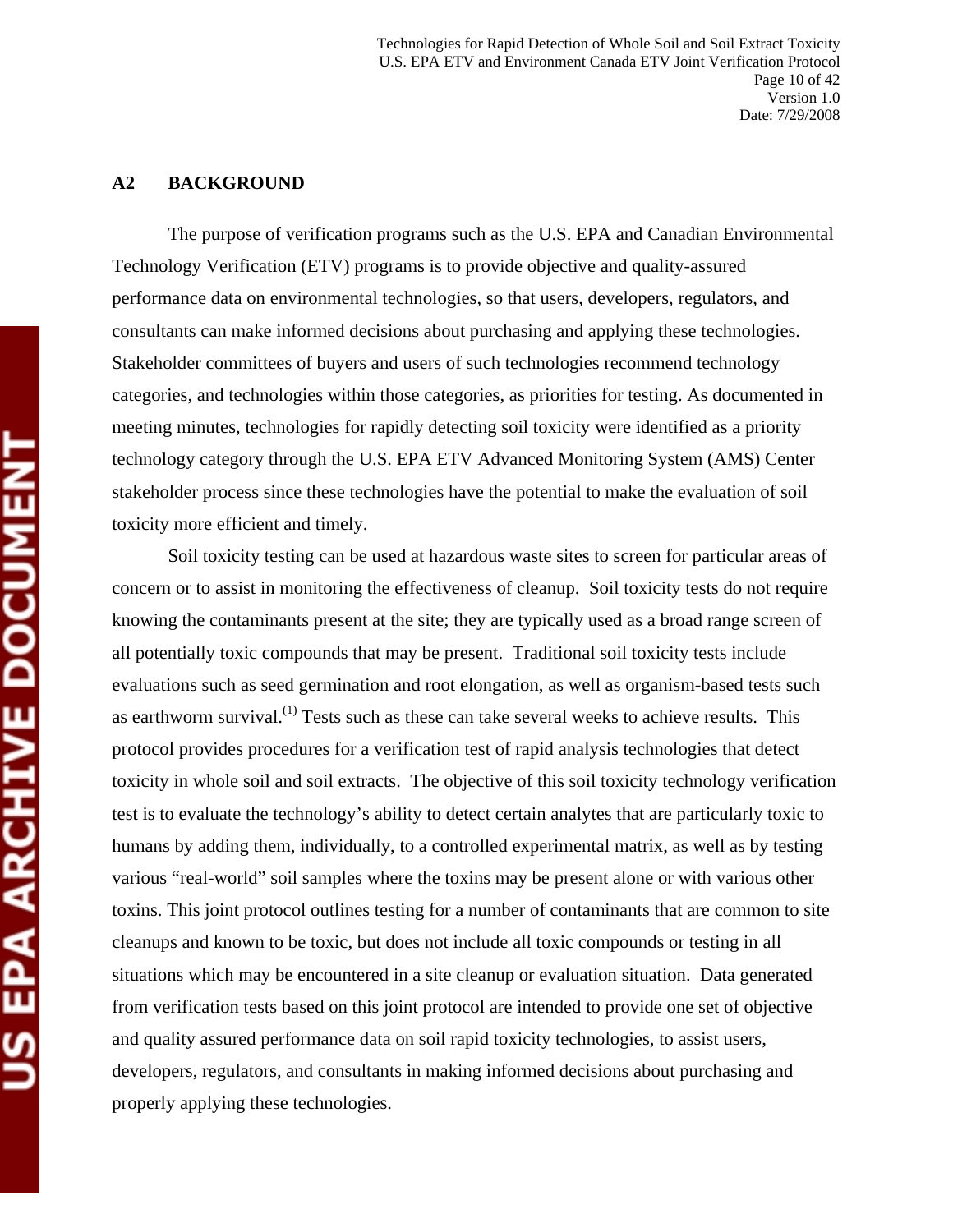<span id="page-11-0"></span>This verification test will determine the performance characteristics of commercially available technologies that can provide results that make quicker, more efficient soil toxicity determinations than the traditional tests which may take several weeks. Critical characteristics of the soil toxicity technologies that will be assessed during this testing include the following:

- **Endpoint**
- **Precision**
- False negative rate
- False positive rate
- **Sensitivity**
- Matrix effects
- Data completeness
- Operational factors such as ease of use and maintenance
- Field portability.

### **A3 VERIFICATION TEST DESCRIPTION AND SCHEDULE**

### **A3.1 Summary of Technology Category**

Technologies applicable to this technology category can be those designed to directly test the soil, or just the soil extract. These technologies are not intended to be a substitute for chemical analyses for contaminants of interest but rather can be used as a complement that provides an assessment of the biological response of toxicity. Conventional soil toxicity methods often can take weeks to achieve results. Technologies to be evaluated in the verification of rapid soil toxicity technologies include those that produce results within a substantially reduced time. This may be within 24 hours for technologies that test soil extracts to within several days for those involving whole soil. Such rapid soil toxicity technologies have the potential to expedite the decision-making process for regulators. Rapid soil toxicity technologies do not provide a measured concentration of specific toxins; rather, they provide a broad range screen of the toxic nature of the soil. Specific procedures for the operation of each technology will be supplied as part of the verification test. For technologies which operate by extracting an aliquot of soil and then testing the extract, an extract may be added to bacteria, bioluminescent plankton, or other such organisms or compounds which produce a measurable response that varies based on the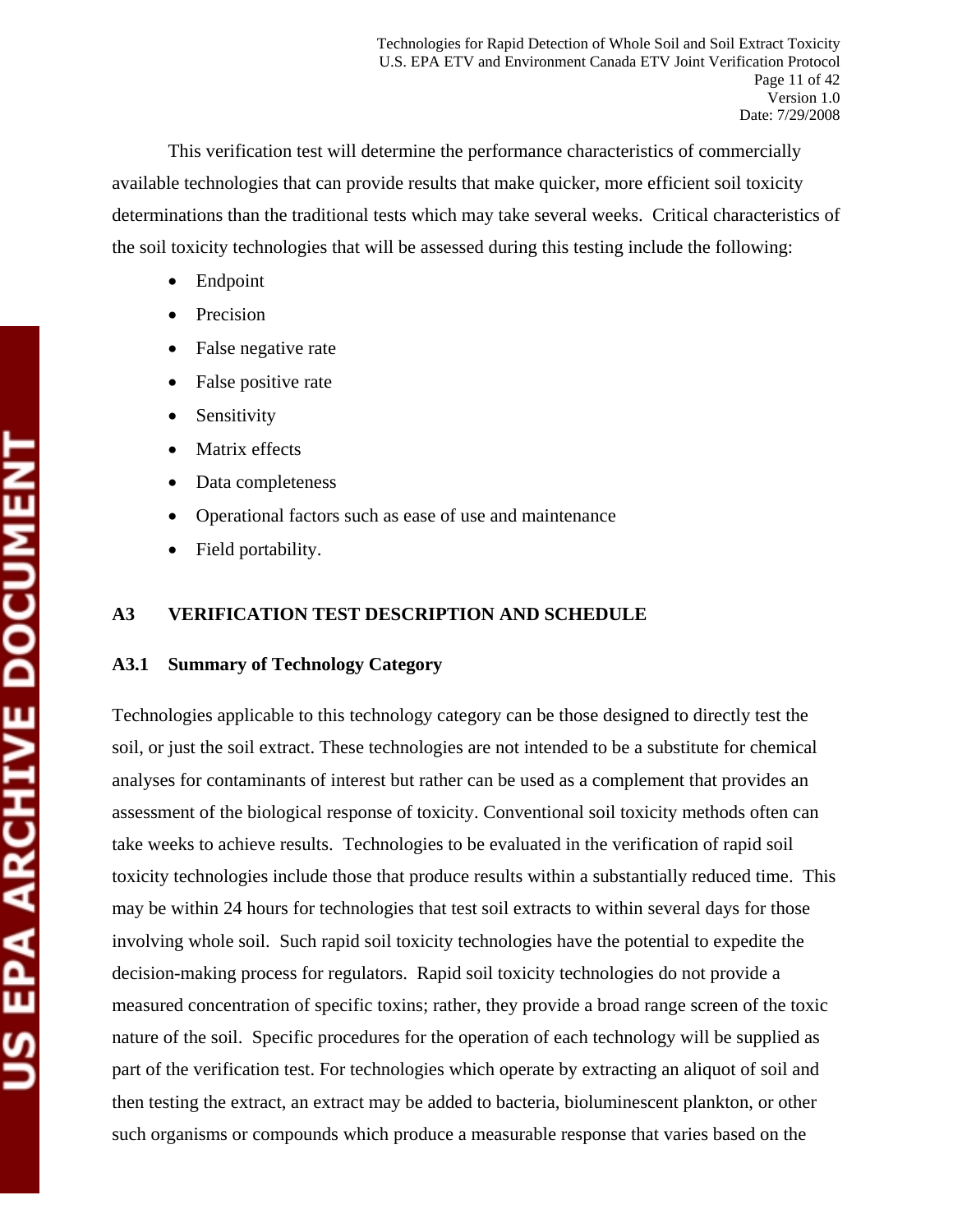toxicity of contaminants in the soil. The specific response may vary by technology, but could include a change in color or light intensity, respiration rate, or other response that is related to the concentration level of the contaminant(s). Similarly, whole soil tests may involve germinating seeds in both contaminated soil and reference soil and comparing the decrease or absence of germination or root growth in the contaminated soil to that which occurs in the reference soil. In this case, the inhibition in germination or root growth is related to contaminant concentration levels.

#### **A3.2 Verification Test Schedule**

A verification test following this protocol should take approximately nine months to complete. Test planning and preparation may take place over a period of several months once vendors are committed to the test. Actual testing should be completed within two months. Data review and reporting should be completed within four to five months. Table 1 shows a general schedule of testing and data analysis/reporting activities to be conducted in a verification test that follows this protocol. The test procedures are described in Section B of this protocol. Subsequent to testing, a separate verification report will be drafted for each technology. Each draft report will be peer-reviewed, revised, and submitted for final approval. Technologies for detecting soil toxicity and associated equipment (but not consumables) will be returned to the vendors at the completion of report writing.

#### **A3.3 Test Facility**

The test facility should be a location that can accommodate laboratory testing of technologies for detecting toxicity in soil. This could be laboratory facilities at Battelle, Environment Canada, or other such laboratory facilities that routinely test soil. Field portability testing, if applicable, will be conducted by transporting the technology from a laboratory to a non-laboratory area. In addition to a traditional field setting, non-laboratory areas could include warehouses, shipping/receiving areas, storerooms, courtyards, and/or parking lots.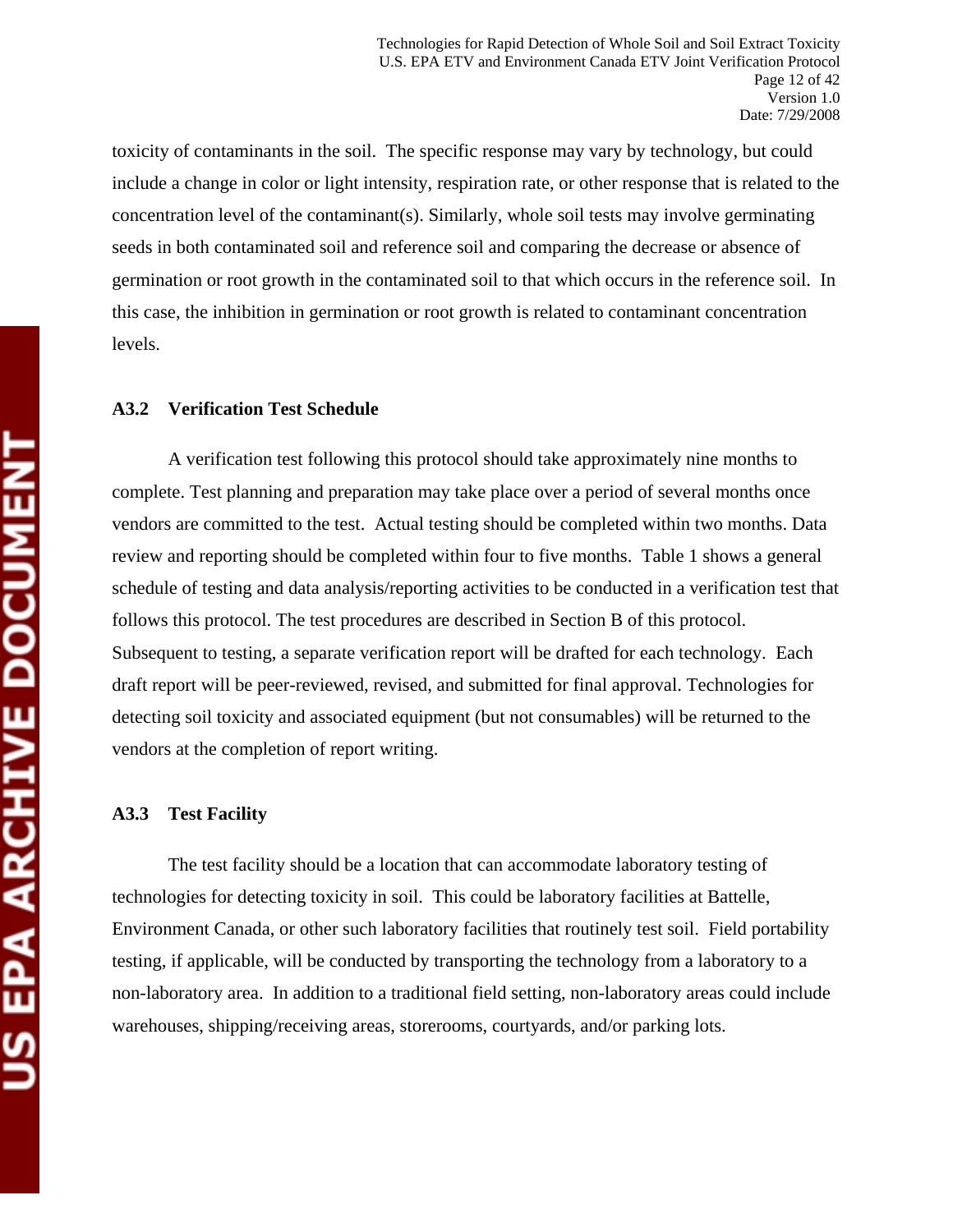#### <span id="page-13-0"></span>**A3.4 Health and Safety**

All reference analyses and verification testing will follow the safety and health protocols in place for the test facility. This includes maintaining a safe work environment and a current awareness of handling potentially toxic chemicals. Exposure to potentially toxic chemicals will be minimized, personal protective equipment will be worn, and safe laboratory practices will be followed.

| <b>Month</b> | <b>Testing Activities</b>                                                                                                                                                                             | <b>Data Analysis and Reporting</b>                                                                                                                                              |
|--------------|-------------------------------------------------------------------------------------------------------------------------------------------------------------------------------------------------------|---------------------------------------------------------------------------------------------------------------------------------------------------------------------------------|
| $1 - 2$      | Prepare draft TQAP and submit for<br>vendor and peer reviews                                                                                                                                          |                                                                                                                                                                                 |
| $2 - 3$      | Revise draft TQAP<br>Finalize and obtain vendor<br>approval of TQAP<br>Procure necessary standards and<br>reagents<br>• Vendor to set up technology and<br>train technical staff on technology<br>use |                                                                                                                                                                                 |
| $4 - 5$      | Conduct verification tests<br>Conduct reference tests and<br>performance evaluation audit of<br>reference methods<br>Conduct technical systems audit                                                  | Review and compile test data and records as<br>they become available<br>Review and summarize verification testing staff<br>observations<br>Begin preparation of report template |
| 6            |                                                                                                                                                                                                       | Evaluate and analyze data generated during<br>testing<br>• Conduct data quality audits<br>Complete report template                                                              |
| 7            |                                                                                                                                                                                                       | Complete draft reports and submit for vendor<br>and peer review                                                                                                                 |
| 8            |                                                                                                                                                                                                       | Revise draft reports and submit final reports for<br>approval by the verification program                                                                                       |
| 9            | Return equipment to vendors                                                                                                                                                                           | Distribute finalized, approved reports<br>$\bullet$<br>Post reports and verification statements on<br>verification program and verification<br>organization web sites           |

### **Table 1. General Verification Test Schedulea**

<sup>a</sup> Verification schedule begins once vendor(s) and collaborators(s) are committed to the verification test.

#### **A4 QUALITY OBJECTIVES AND CRITERIA FOR MEASUREMENT DATA**

In performing the verification test, the verification organization will follow the technical and QA procedures specified in this protocol and will comply with the data quality requirements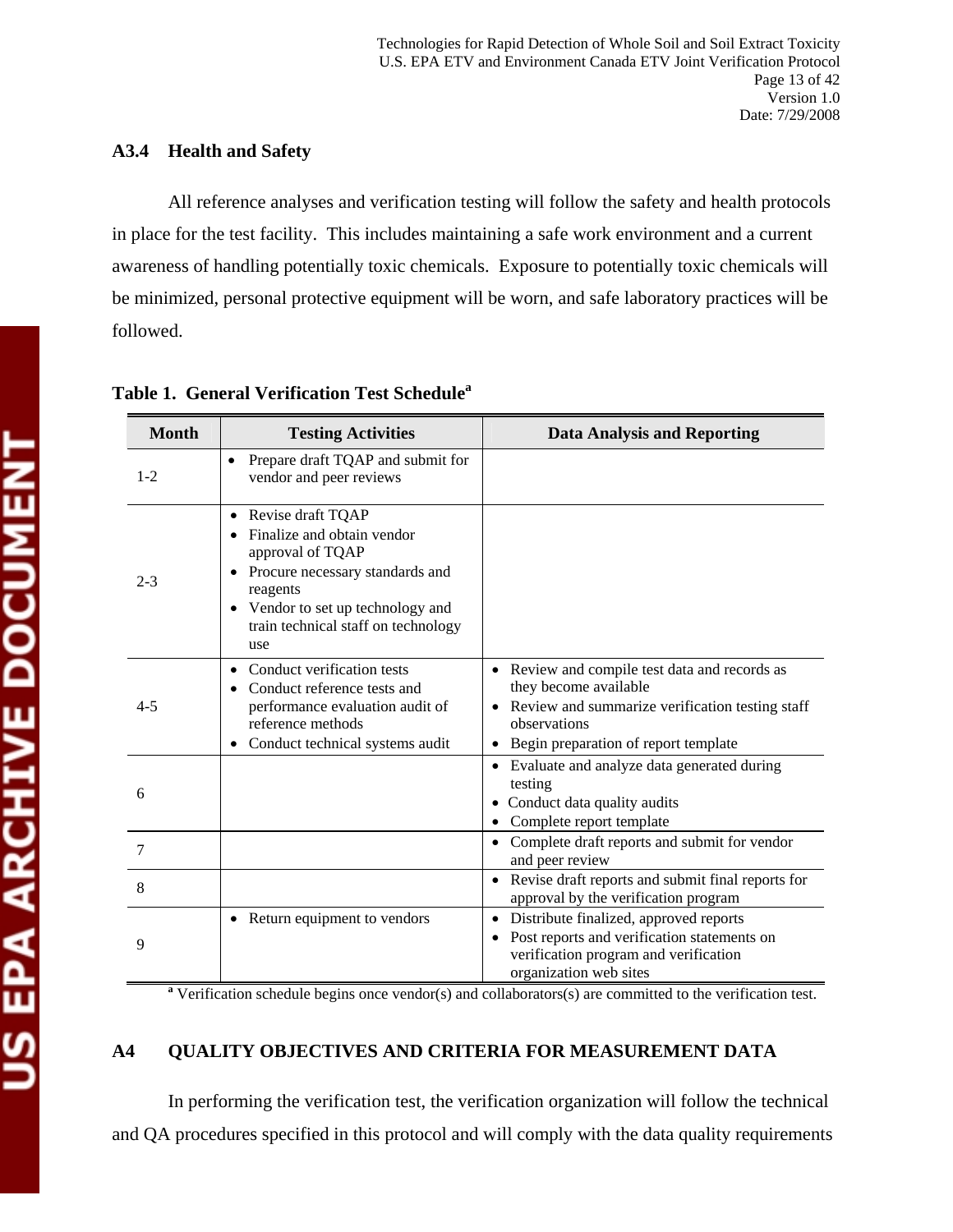in the verification organization's quality management plan. The objective of this verification test is to evaluate the performance of soil toxicity detecting technologies in their ability to measure the presence of toxins in whole soil or soil extracts under controlled laboratory conditions. This evaluation will assess the capabilities of the soil toxicity technologies to detect toxins added to a controlled experimental matrix, as well as their ability to detect toxins in "real-world" environmental samples. The evaluation will include a comparison of the soil toxicity technology results to known concentrations of toxins in the test samples that will be confirmed as described in Section B4. Additionally, this verification test will rely upon verification testing staff observations to assess other performance characteristics of the technologies. Below is a discussion of the quality objectives and the criteria for measurement data that have been established to ensure that the test objectives are met.

#### **A4.1 Quality Objectives**

Data quality objectives assure that the data quality, quantity, and type are appropriate to meet the verification test objectives and specify the minimum acceptance criteria for these parameters. Data quality objectives for this verification test include those related to the reference method performance and those related to the soil toxicity detecting technology performance, as well as those related to documenting verification testing staff observations. Data quality objectives for the reference methods (see Section B4) are presented in terms of data quality indicator (DQI) criteria for the critical measurements associated with the reference methods. The DQI criteria are listed in Table 2 and discussed in Section A4.2. The reference method data quality relies, in part, on proper sample preparation, proper application of the reference method, and proper maintenance of reference method instrumentation. The verification organization will rely on the vendor's data quality objectives for each technology in order to ensure that the technology is performing properly during testing. This will include adhering to each vendor's criteria for calibration and performance of positive and negative control samples. The technology data quality relies on proper operation and maintenance of the technologies and proper sample preparation, as instructed by the vendor. Quantitative data quality objectives for the operator observations have not been defined but are incorporated into documentation requirements and data review, verification, and validation requirements for this verification test.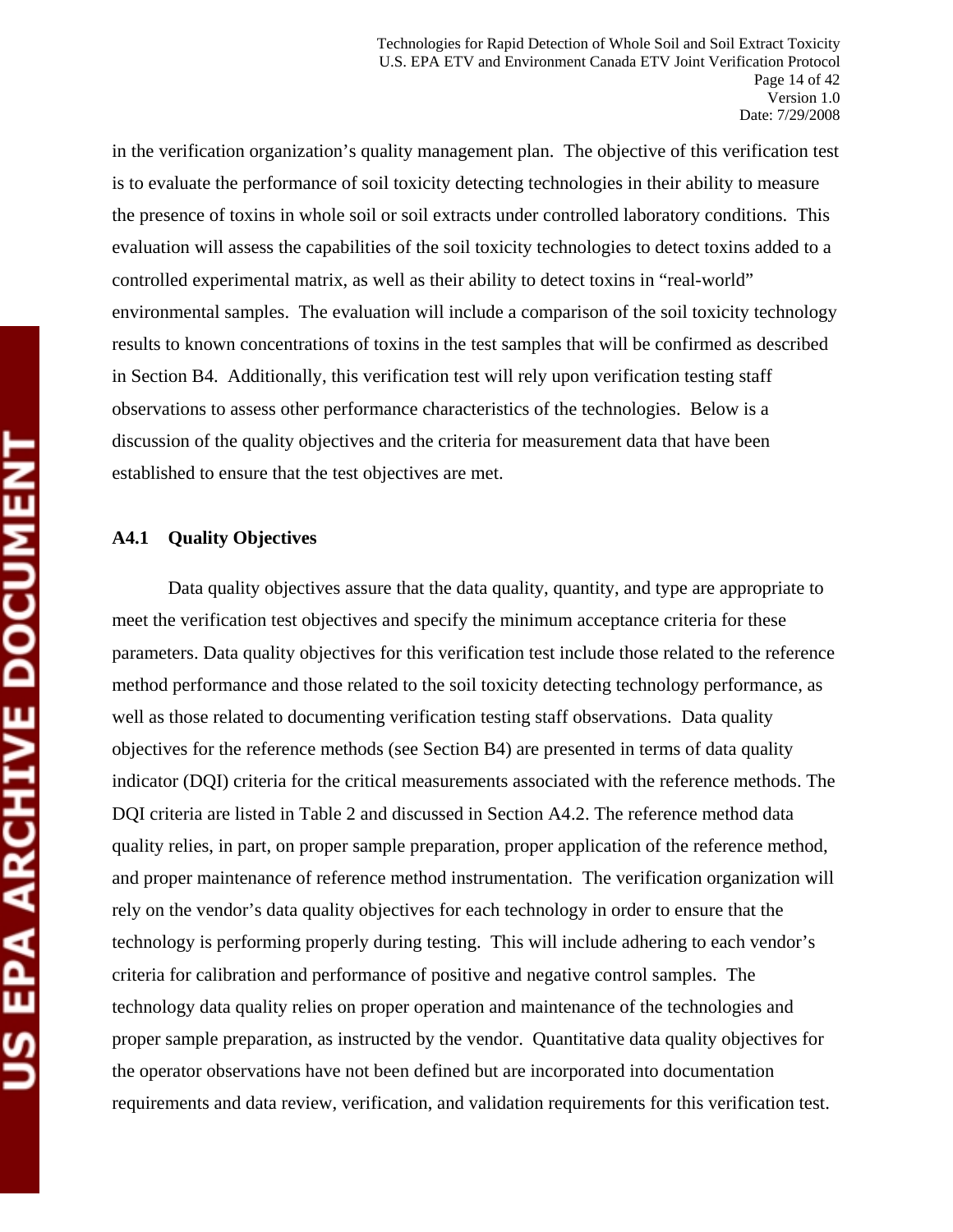| <b>DQI</b>                                     | <b>Method of</b><br><b>Assessment</b>                                                                                         | <b>Frequency</b>                                                            | <b>Minimum</b><br><b>Acceptance</b><br><b>Criteria</b>                                                                                             | <b>Corrective Action</b>                                                                                                                                                                                                           |
|------------------------------------------------|-------------------------------------------------------------------------------------------------------------------------------|-----------------------------------------------------------------------------|----------------------------------------------------------------------------------------------------------------------------------------------------|------------------------------------------------------------------------------------------------------------------------------------------------------------------------------------------------------------------------------------|
| Bias and Accuracy<br>of Sample<br>Measurements | Initial Calibration-<br>various levels as<br>specified in<br>reference method                                                 | As required in<br>reference<br>method                                       | Refer to reference<br>method criteria                                                                                                              | Investigate sources of<br>contamination or changes<br>in instrument parameters;<br>perform instrument<br>maintenance as needed;<br>reanalyze fresh standard or<br>sample, or repeat initial<br>calibration.                        |
|                                                | <b>Calibration Check</b><br>Sample—single-<br>level continuing<br>check of calibration<br>as specified in<br>reference method | As required in<br>reference<br>method                                       | Refer to reference<br>method criteria                                                                                                              |                                                                                                                                                                                                                                    |
|                                                | Method Blank                                                                                                                  | As required in<br>reference<br>method                                       | Refer to reference<br>method criteria                                                                                                              |                                                                                                                                                                                                                                    |
|                                                | <b>Spiked Samples</b>                                                                                                         | As required in<br>reference<br>method                                       | Refer to reference<br>method criteria                                                                                                              |                                                                                                                                                                                                                                    |
| Completeness                                   | Amount of valid<br>data obtained                                                                                              | Overall<br>number of<br>data points<br>collected for<br>reference<br>method | 90% of overall data<br>points collected should<br>be valid.                                                                                        | If feasible, analyze<br>additional samples to meet<br>the acceptance criterion.                                                                                                                                                    |
| Method<br>Representativeness                   | Performance Test<br>Sample                                                                                                    | Once, prior to<br>verification<br>testing                                   | Results within $\pm$ 10%<br>of expected value for<br>standard solutions,<br>results within certified<br>limits for standard<br>reference materials | Evaluate reference method<br>performance; perform<br>maintenance or<br>recalibration as required,<br>repeat performance test. If<br>performance test criteria<br>cannot be met, consider<br>alternative reference<br>laboratories. |

### <span id="page-15-0"></span>**Table 2. DQIs and Criteria for Critical Measurements for Reference Method**

### **A4.2 Criteria for Measurement Data**

Table 2 presents the DQIs and general criteria for the reference method critical measurements. Specific criteria should be added to the TQAP once the reference method is known. The reference method measurement quality will be ensured by adhering to these DQI criteria and monitored by following the calibration procedures and frequency recommended in each respective reference method and by including method blank or spiked samples as indicated in each reference method. Additionally, performance test samples will be sent to each laboratory providing reference method analyses prior to analysis of verification test samples. Performance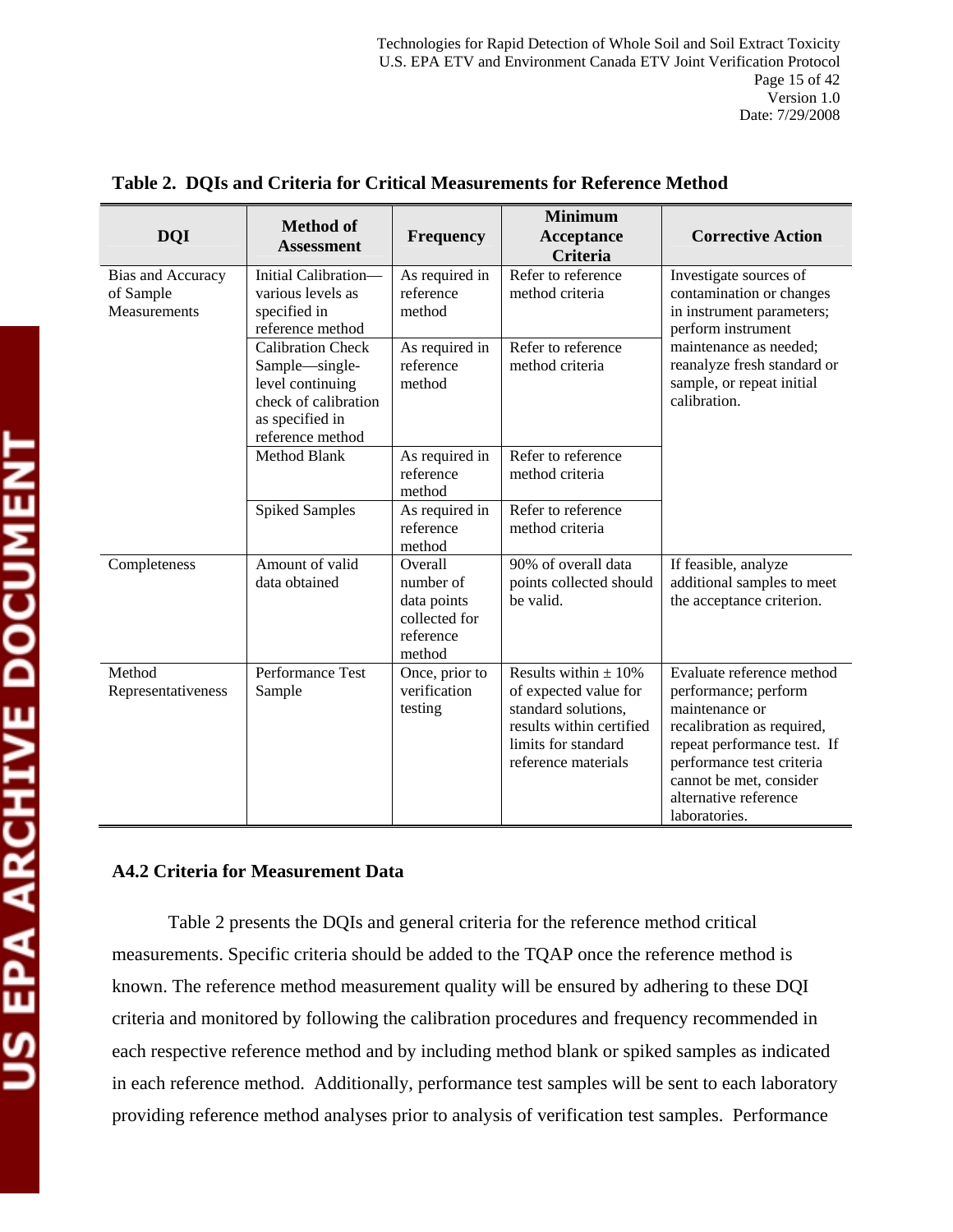<span id="page-16-0"></span>test samples will be standard solutions or standard reference materials containing known quantities of the analytes of interest. Each vendor will provide criteria for the soil toxicity technologies for critical measurements related to calibration standards and recommendations for appropriate positive and negative controls and their critical measurements. The verification organization's Quality Manager or designee will perform a TSA at least once during this verification test to review these QA/quality control (QC) requirements. The ETV verification program's Quality Manager (US and/or Canada) also may conduct an independent TSA if desired.

#### **A5 SPECIAL TRAINING/CERTIFICATION**

Documentation of training related to technology testing, field testing, data analysis, and reporting should be maintained for all technical staff involved in verification testing. Location of these training records should be documented in the TQAP. Documentation of the expertise and experience of collaborators and/or subcontractors must be similarly available. Any minimum education or experience requirements for testing staff should be specified in the TQAP. The verification organization Quality Manager may verify the presence of appropriate training records prior to the start of testing. If technical staff operate and/or maintain a technology during the verification test, the technology vendor will be required to train those staff prior to the start of testing. The verification organization will document this training with a consent form, signed by the vendor, that states which specific technical staff have been trained on their technology.

#### **A6 DOCUMENTATION AND RECORDS**

The records for this verification test will include the TQAP based on this protocol, chainof-custody (COC) forms, laboratory record books (LRBs), data collection forms, electronic files (both raw data and spreadsheets), and the final verification reports and verification statements. The storage location for these records should be specified the TQAP. The verification program(s) should be notified before disposal of any files. The QA/QC documentation and results of the reference measurements made by the reference laboratory should be submitted to the verification organization immediately upon completion of all sample analyses and maintained with the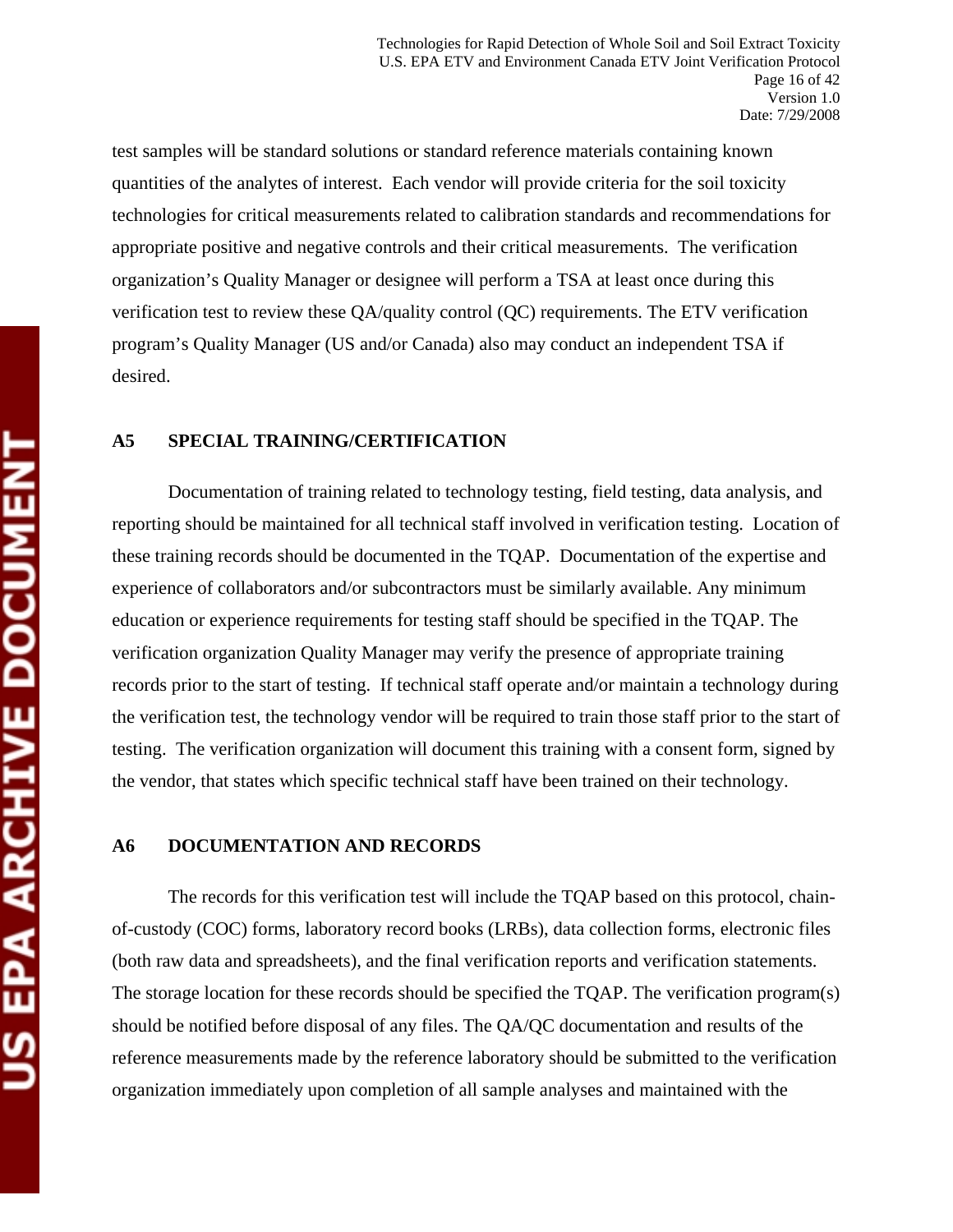<span id="page-17-0"></span>records for this test. Table 3 has further details regarding the data recording practices and responsibilities.

| Data to Be<br><b>Recorded</b>                                                                   | <b>Where Recorded</b>                                                                                                                                                                                                                                                          | <b>How Often</b><br><b>Recorded</b>                                                                            | By Whom                                                    | <b>Disposition of</b><br>Data                                                                                                                            |
|-------------------------------------------------------------------------------------------------|--------------------------------------------------------------------------------------------------------------------------------------------------------------------------------------------------------------------------------------------------------------------------------|----------------------------------------------------------------------------------------------------------------|------------------------------------------------------------|----------------------------------------------------------------------------------------------------------------------------------------------------------|
| Dates, times, and<br>details of test events,<br>technology<br>maintenance,<br>downtime, etc.    | ETV LRBs or data<br>recording forms                                                                                                                                                                                                                                            | Start/end of test<br>procedure, and at<br>each change of a test<br>parameter or change<br>of technology status | Technical staff                                            | Used to organize and<br>check test results;<br>manually<br>incorporated in data<br>spreadsheets as<br>necessary                                          |
| Technology<br>calibration<br>information                                                        | ETV LRBs, data<br>recording forms, or<br>electronically                                                                                                                                                                                                                        | At technology<br>calibration or<br>recalibration                                                               | Technical staff or<br>vendor performing<br>the calibration | Incorporated in<br>verification report as<br>necessary                                                                                                   |
| Technology readings                                                                             | Either recorded<br>electronically by the<br>technology and<br>downloaded to an<br>independent<br>computer or storage<br>medium, hard copy<br>data printed by the<br>technology and taped<br>into an ETV LRB, or<br>handwritten records<br>into an ETV LRB or<br>on data sheets | Every sample<br>analysis.                                                                                      | <b>Technical</b> staff                                     | Transferred to or<br>manually entered<br>into spreadsheet for<br>statistical analysis<br>and comparisons                                                 |
| Sample preparation<br>and reference<br>method analysis<br>procedures,<br>calibrations, QA, etc. | LRBs, COC, or other<br>data recording forms                                                                                                                                                                                                                                    | Throughout sampling<br>and analysis<br>processes                                                               | Technical staff and<br>Reference laboratory                | Retained as<br>documentation of<br>reference method<br>performance                                                                                       |
| Reference method<br>results                                                                     | Electronically from<br>analytical method or<br>documented in<br>handwritten records                                                                                                                                                                                            | Every sample<br>analysis                                                                                       | Reference laboratory                                       | Transferred to or<br>manually entered<br>into spreadsheets for<br>calculation of results,<br>and statistical<br>analysis and<br>comparisons as<br>needed |

**Table 3. Summary of Data Recording Process** 

All written records must be in ink. Any corrections to notebook entries, or changes in recorded data, must be made with a single line through the original entry. The correction is then to be entered, initialed, and dated by the person making the correction. In all cases, strict confidentiality of data from each vendor's technology, and strict separation of data from different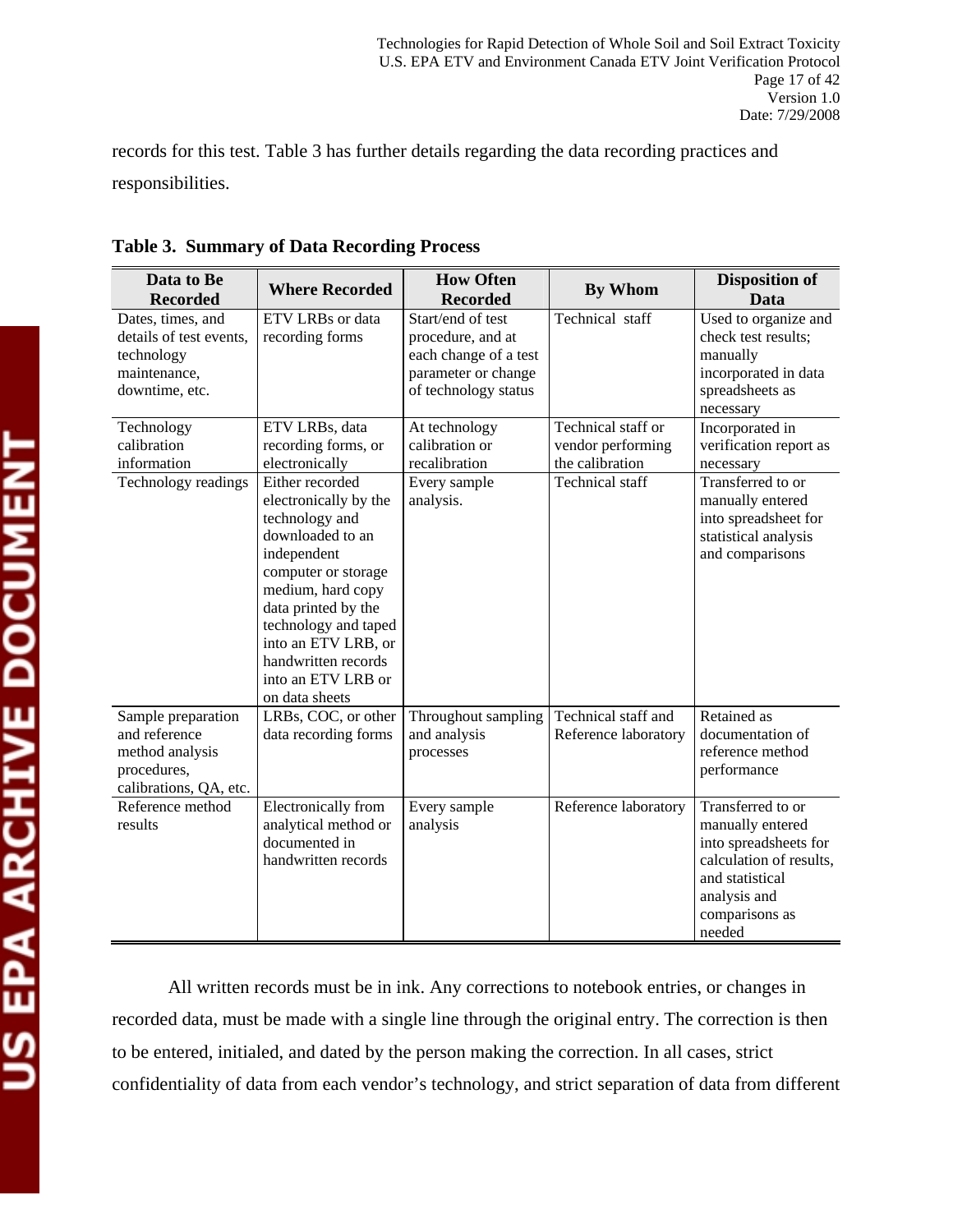vendors' technologies, will be maintained. Separate files (including manual records, printouts, and/or electronic data files) will be kept for each technology.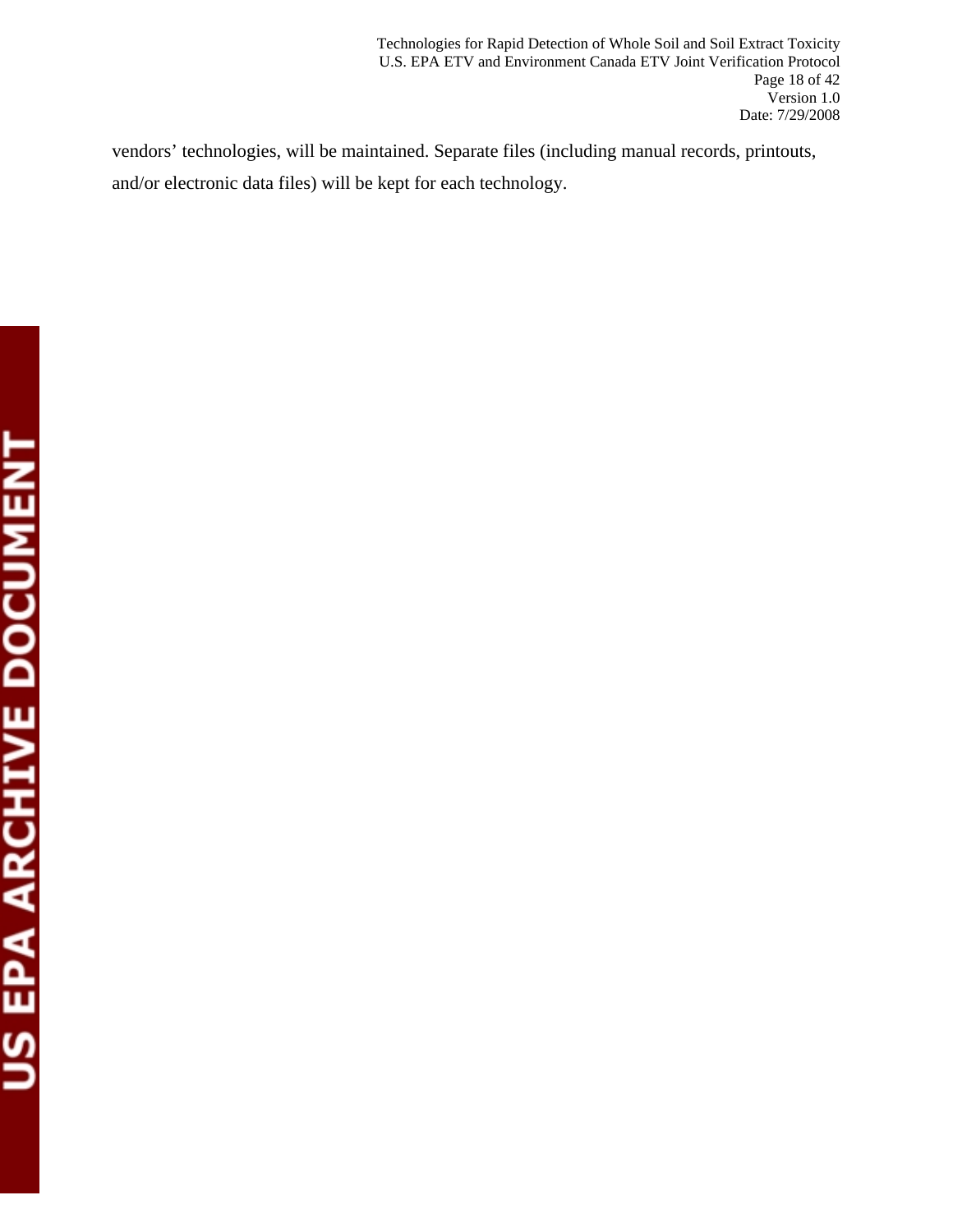### **SECTION B MEASUREMENT AND DATA ACQUISITION**

#### <span id="page-19-0"></span>**B1 EXPERIMENTAL DESIGN**

This joint protocol outlines testing for a number of contaminants that are common to site cleanups and known to be toxic to humans, but does not include all toxic compounds or testing in all situations which may be encountered in a site cleanup or monitoring situation. Data generated from verification tests based on this joint protocol are intended to provide one set of objective and quality assured performance data on rapid soil toxicity technologies, to assist users, developers, regulators, and consultants in making informed decisions about purchasing and properly applying these technologies that would be acceptable for consideration under both the US EPA ETV and ETV Canada verification programs. These technologies do not provide identification or concentration of specific contaminants, but serve as a rapid screening tool to determine whether the soil being tested is toxic. As part of this verification test, the technologies will be subjected to various concentrations of chemicals representing several categories of common contaminants such as commercial solvents, pesticides, persistent pollutants, and metals. At a minimum, the categories listed in Table 4 should be evaluated during verification testing. The specific compounds to be tested may be added or replace compounds in Table 4 (as described in the TQAP) depending upon the capabilities of the technologies being tested. For technologies evaluating soil extracts, each contaminant will be added individually to separate aliquots of sand, and the spiked sand will be analyzed by the technologies. Sand is recommended as the matrix for the spiking experiments because it is inert and it is anticipated will minimally retain the contaminants of interest thereby providing an estimate of technology performance in the case where nearly 100% of the contaminant would be extractable. For technologies evaluating whole soil, each contaminant will be added individually to separate aliquots of artificial soil [e.g., Organization of Economic Cooperation and Development (OECD) artificial soil], and the spiked soil will be analyzed by the technologies. Artificial soil is recommended for the whole soil technologies to optimize the biological response and more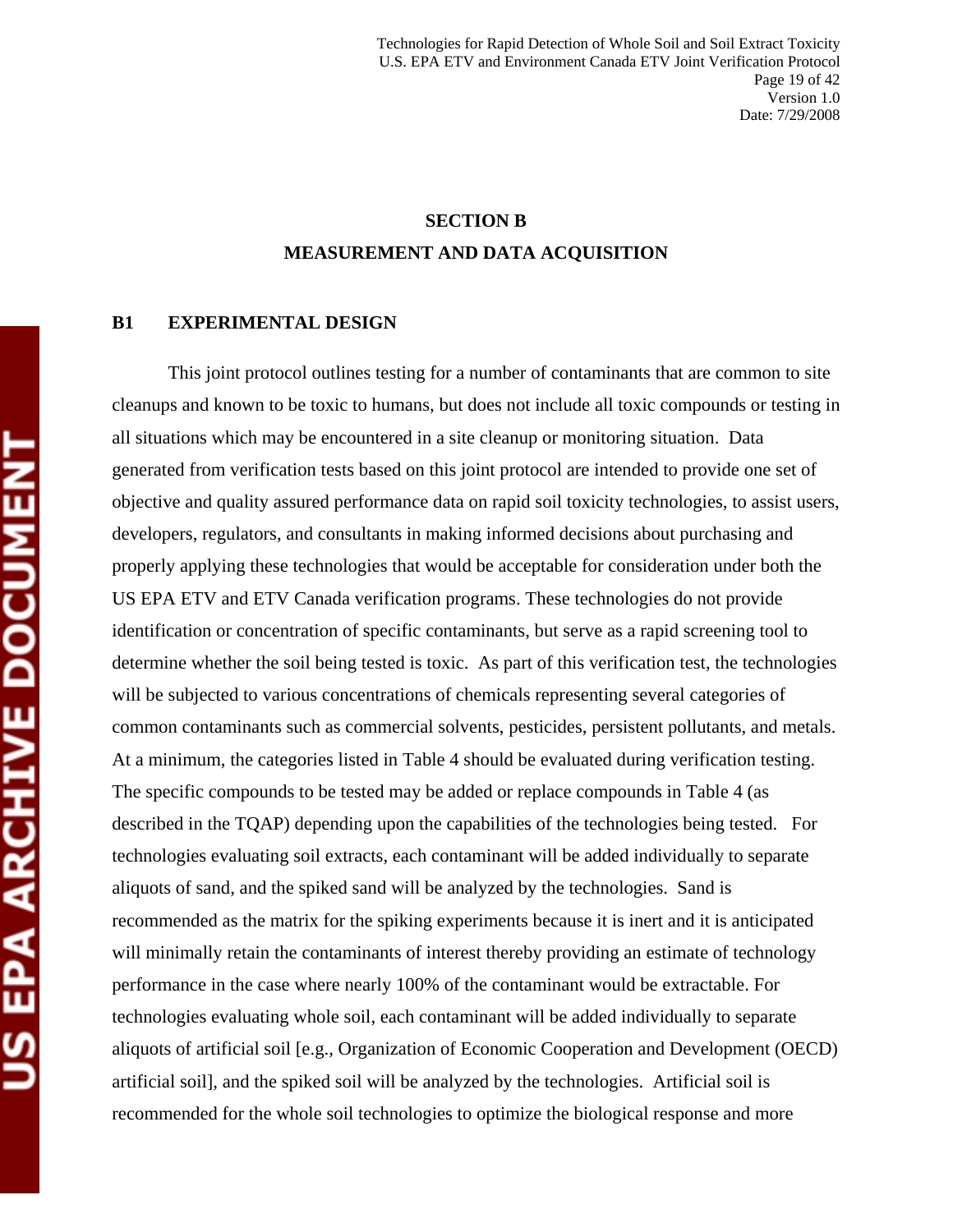<span id="page-20-0"></span>accurately simulate interactions of the chemical with soil properties. The physical properties of the artificial soil may vary depending on the desired characteristics (e.g., water content may be manipulated to optimize the biological response). The exact procedures for sample preparation will be detailed in each TQAP prepared for testing. Additionally, both soil extract and whole soil technologies will be challenged with "real-world" environmental samples of various soil types containing a variety of the contaminants in Table 4 to evaluate the technology performance on samples more representative of those found in practical application of the technologies. These samples are described in Section B1.1.

All of the technologies will be tested in a laboratory. The technologies designed for use in a field location will also be tested at a non-laboratory venue.

The analyses will be performed according to the vendor's recommended procedures as described in the user's instructions or manual, or during training provided to the technical staff. Similarly, calibration and maintenance of the technologies will be performed as specified by the vendor. Results from the technologies being verified will be recorded manually by the operator on appropriate data sheets or captured in an electronic data system and then transferred manually or electronically for further data workup. Qualitative operational characteristics of each technology such as ease of use will be assessed through observations made by the technical staff throughout the verification test. The results from each technology will be reported individually. According to ETV policy, no direct comparison will be made between technologies, but each technology will undergo similar testing and will be reported in a similar manner.

|  | <b>Table 4. Categories and Example Contaminants</b> |  |
|--|-----------------------------------------------------|--|
|--|-----------------------------------------------------|--|

| Category                  | <b>Example Contaminant</b>                         |  |
|---------------------------|----------------------------------------------------|--|
| Commercial solvents       | Trichloroethylene                                  |  |
|                           | Toluene                                            |  |
| Carbamate pesticide       | Aldicarb                                           |  |
| Organophosphate pesticide | Dicrotophos                                        |  |
| Metals                    | Arsenic                                            |  |
|                           | Lead                                               |  |
|                           | Mercury                                            |  |
|                           | Cadmium                                            |  |
| Persistent pollutants     | Polychlorinated biphenyls (PCBs) (as Aroclor 1254) |  |
|                           | 2,3,7,8- tetrachlorodibenzodioxin (TCDD)           |  |
|                           | Benzo[a]pyrene                                     |  |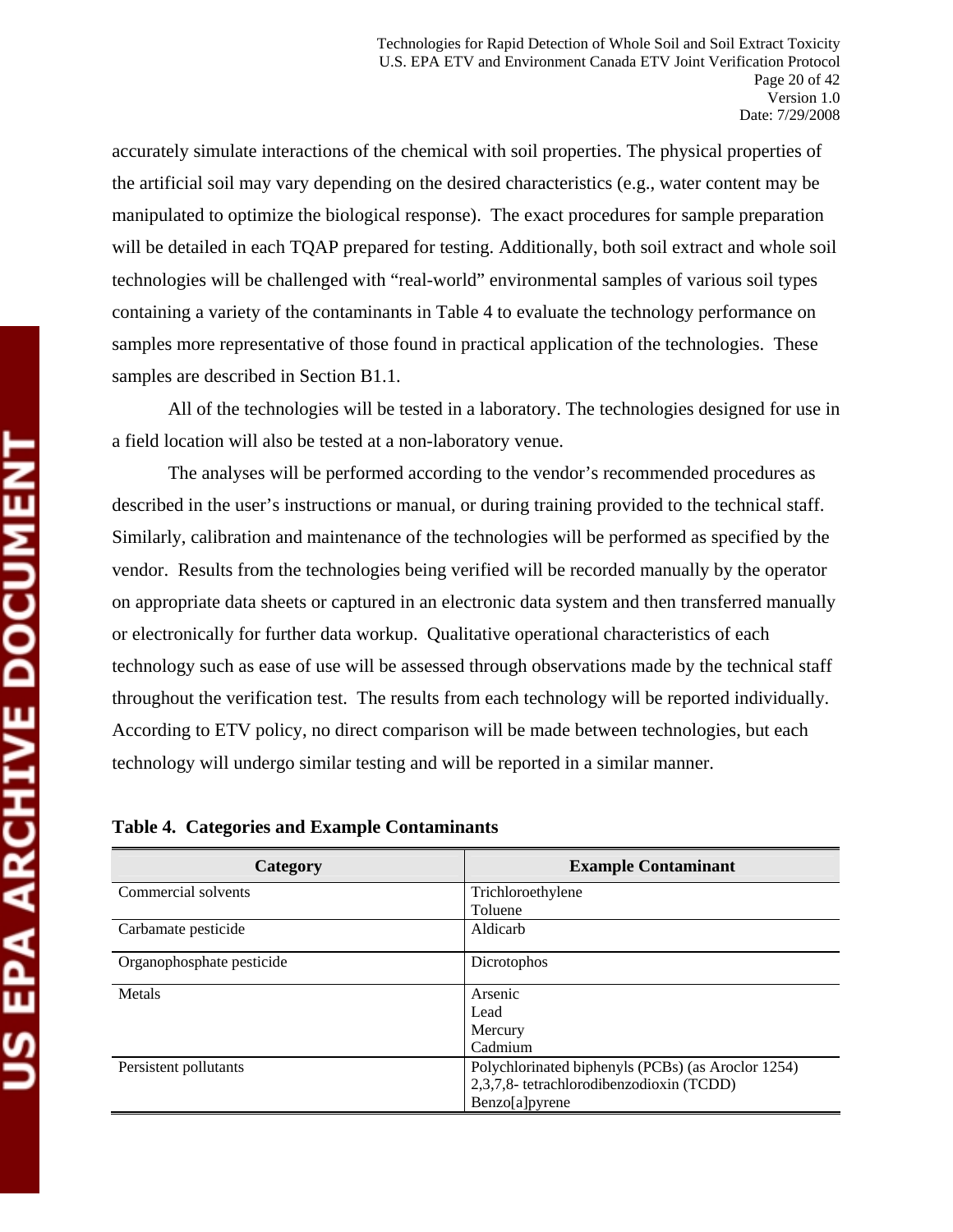### **B1.1 Test Procedures**

The verification test for technologies that detect toxicity in whole soil and/or soil extracts will focus on a broad range of samples to provide a variety of toxin concentrations. This verification will focus on evaluating dose/response relationships to specific contaminants known to be toxic to humans as well as assessing the technology's ability to provide a toxic response to real-world environmental samples for which known contaminants have been well characterized using standard analytical laboratory methods.

The first sample type will be performance test samples where individual toxins will be added to a clean sand or artificial soil. Sand is recommended for soil extract testing as an inert matrix which will minimally retain the toxins. Use of an inert matrix will eliminate the matrix itself from influencing the lowest detectable concentration of each contaminant and will evaluate technology performance under conditions where the toxin is anticipated to be nearly 100% extractable. For whole soil toxicity testing, an artificial soil is recommended to optimize the biological response and more accurately simulate interactions of the chemical with soil properties. Because the types of technologies anticipated to be tested will provide a broad range screen of all potentially toxic compounds that may be present, the sand/artificial soil selected should be free of any compounds which would cause a toxic response and not just free of the contaminants of interest for the verification test. The sand/artificial soil will be spiked with each contaminant at concentrations ten times screening or remediation goal levels (e.g., EPA Region 9 Superfund Preliminary Remediation Goals) as the highest concentration and will be analyzed in replicate (minimum of three). Subsequent tenfold dilutions (i.e., spiking the sand/artificial soil with a contaminant solution which is tenfold dilute from the starting level) will be prepared and analyzed in replicate (minimum of three) until there is no longer a measurable response indicating toxicity (i.e., inhibition as measured by each technology such as a reduction in light output, change in respiration rate, etc.), up to a maximum of five dilutions below the highest concentration. From these data, the lowest concentration at which the toxicity can be detected can be estimated for each technology with respect to each contaminant. The second sample type will be "real-world" environmental samples and will consist of 5 to 10 soils collected from various cleanup sites or standard reference soils with well documented soil characteristics. These samples will reflect a variety of soil types and will include soils known to contain the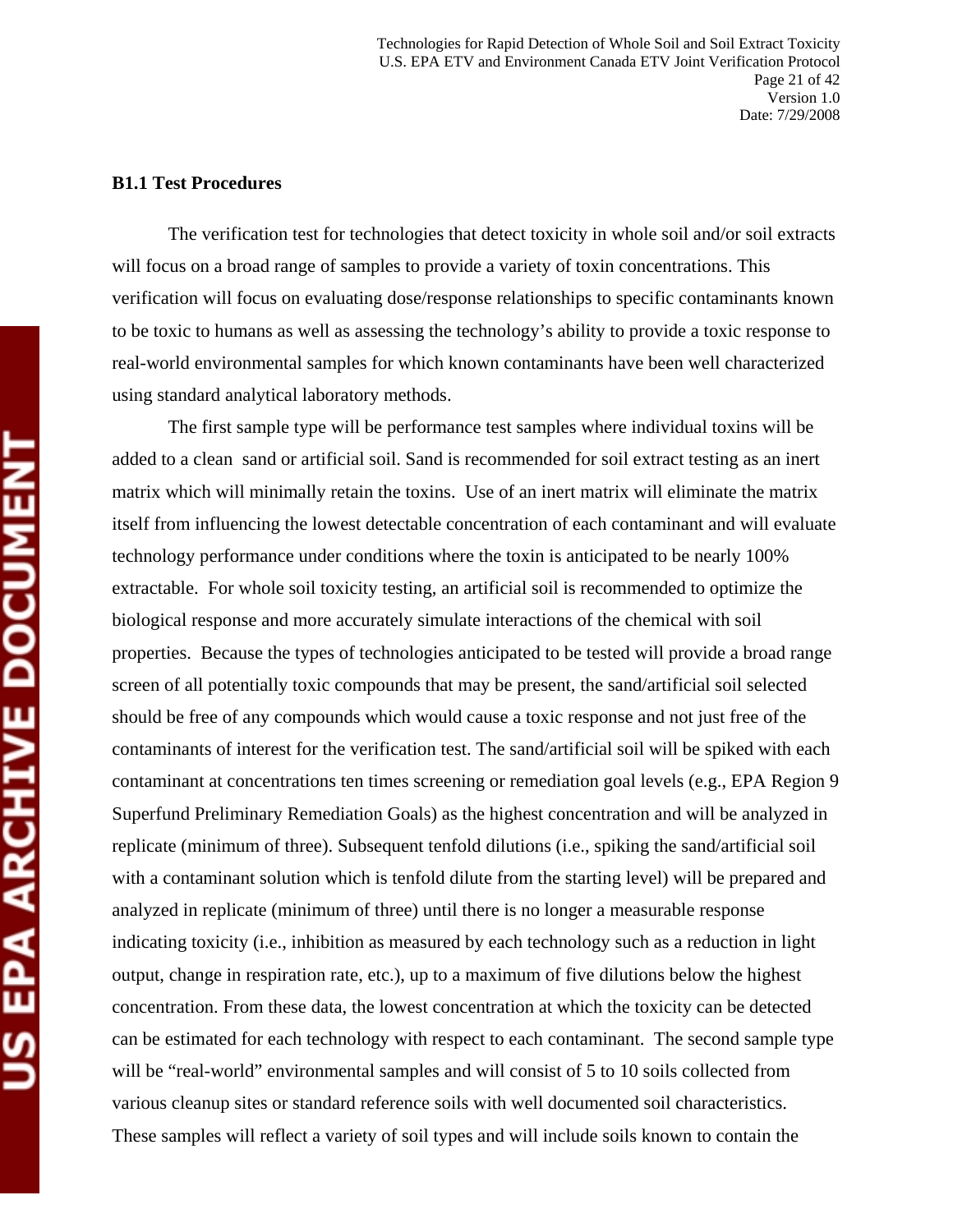contaminants of interest in this test (individually or in combination with other contaminants) as well as some soils which are known to be free of contaminants, such as American Society for Testing Materials artificial soil or Environmental Resource Associates Semivolatile Blank Soil (Catalog Number 056). The environmental samples will be dried and homogenized (e.g., oven dried using low heat with specifics to be detailed in the TQAP) prior to use in testing to ensure that sample homogeneity is not a significant factor in technology performance. Because the drying and homogenization process has the potential to affect the concentration of contaminants in the samples, the concentration of contaminants will be measured after the drying and homogenization process has taken place to ensure that the measured concentrations of contaminants in the environmental samples accurately reflect the material used in testing. Contaminants in the environmental samples will be measured using the same reference methods that will be used to confirm the concentration of spiked contaminants in the performance test samples. Appropriate soil characteristics such as total organic carbon, grain size distribution, and pH should also be measured once the environmental samples have been dried and homogenized. Information about the soil characteristics may aid in understanding differences in the various environmental samples that will be tested. To the extent possible, each time verification testing is conducted following this joint protocol, attempts should be made to use the same environmental sites, or at a minimum sites with comparable types of soil and types and quantities of contaminants. As with the performance test samples, environmental sample selection should be made with consideration of the fact that the rapid toxicity tests may respond to all toxic compounds and not just the contaminants included in verification testing. Therefore, environmental samples should be as well characterized as possible prior to use in testing. Test results, and in particular assessments of false positive/negatives and matrix effects, should take into consideration whether the technology could be responding to unknown toxic compounds in the samples. The third type of sample will be quality control samples. Quality control samples are discussed further in Section B5.

It should be noted that the technologies covered by this protocol may include test organisms (e.g., microorganisms or invertebrates) which may involve handling, culture or preparatory work and will likely vary with each type of technology. It is expected that each technology vendor will include instructions on proper preparation and handling of any test organisms and that each vendor will outline in detail any procedures necessary to ensure healthy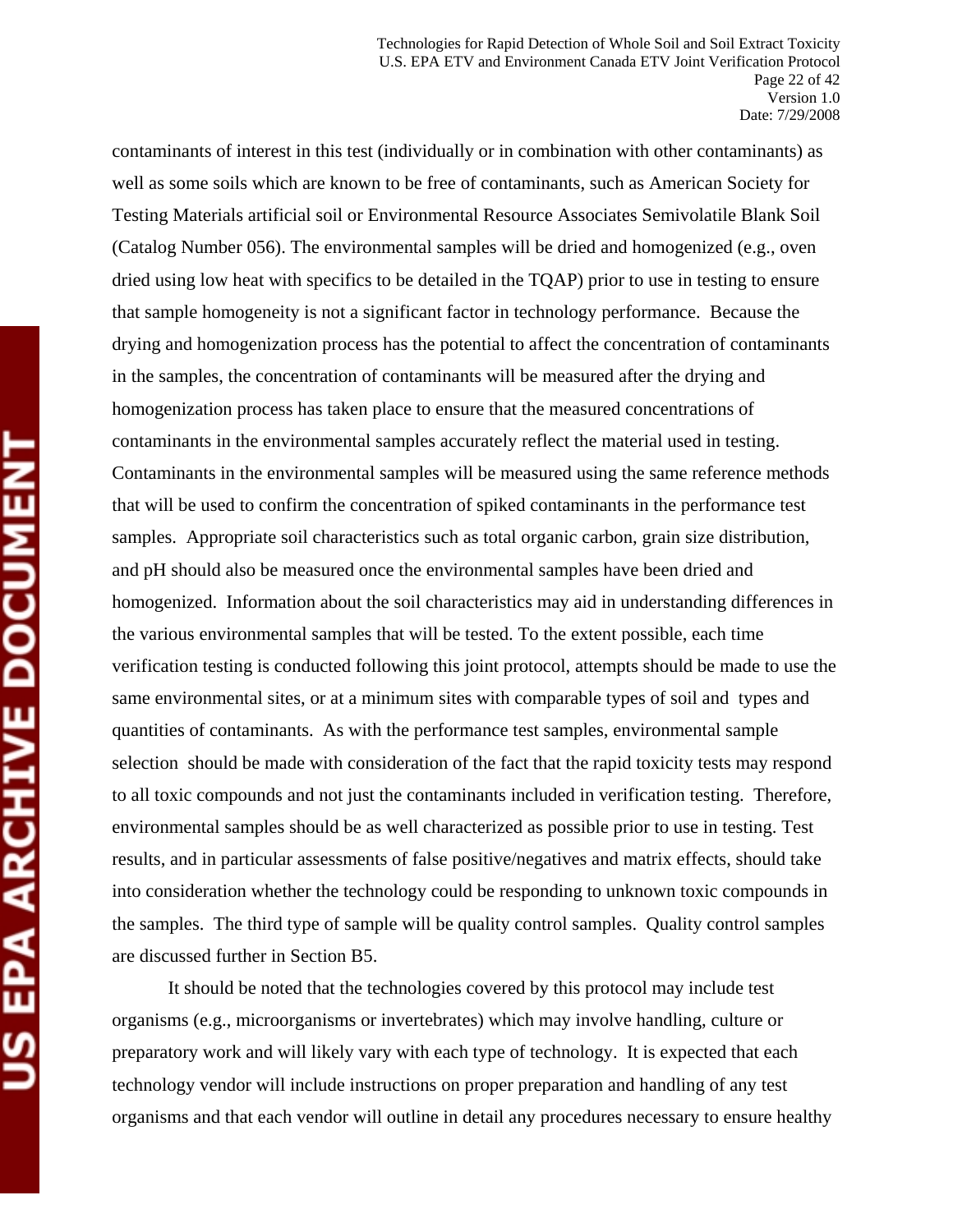Technologies for Rapid Detection of Whole Soil and Soil Extract Toxicity U.S. EPA ETV and Environment Canada ETV Joint Verification Protocol Page 23 of 42 Version 1.0 Date: 7/29/2008

test organisms (i.e., storage conditions, light, temperature, feeding etc.) and any procedures necessary to ensure an accurate measurement of the biological response (i.e., UV light, spectrophotometer, microscopes etc.). Additionally, each vendor will specify any QA aspects that should be monitored to ensure proper preparation and handling of organisms (i.e. fridge temperature records, calibration records, organism suppliers, taxonomic verification records, health records etc.). Any preparation or QA aspects which will be uniformly applied across all participating technologies will be detailed in the individual TQAPs prepared for tests performed using this protocol.

Also note that inter-unit reproducibility (e.g., test kits from different lots, multiple detectors, etc.) and inter-operator reproducibility are not addressed in this protocol. Should these parameters be desired, the procedures for evaluating them will need to be added to TQAPs prepared for specific tests. In general the same technician will be used to perform all testing where possible. At a minimum, only technicians with equivalent training and experience operating the technology will be used to perform verification testing.

The technologies will be evaluated for the parameters listed in sections B1.1.1 to B1.1.9. If modification of these parameters is required due to the nature of the technologies being tested, any changes will be described in the test-specific TQAP.

#### *B1.1.1 Endpoint*

Each technology produces its own unique biological or biochemical endpoint derived from the inhibition data gathered when analyzing various concentrations of contaminants in soil [e.g., median effective concentration causing 50% inhibition  $(EC_{50})$  values]. For each technology, the endpoint used for verification testing will be recommended by the vendor. The endpoint will be used to assess whether or not there was a response to a test sample.

### *B1.1.2 Precision*

Inhibition results (endpoints) specific to each technology from replicates (minimum of three) of each test sample will be evaluated. The average measurement, standard deviation (S), and relative standard deviation (RSD) of the replicate measurements will be calculated and reported in order to evaluate the precision of the technologies. To the extent possible and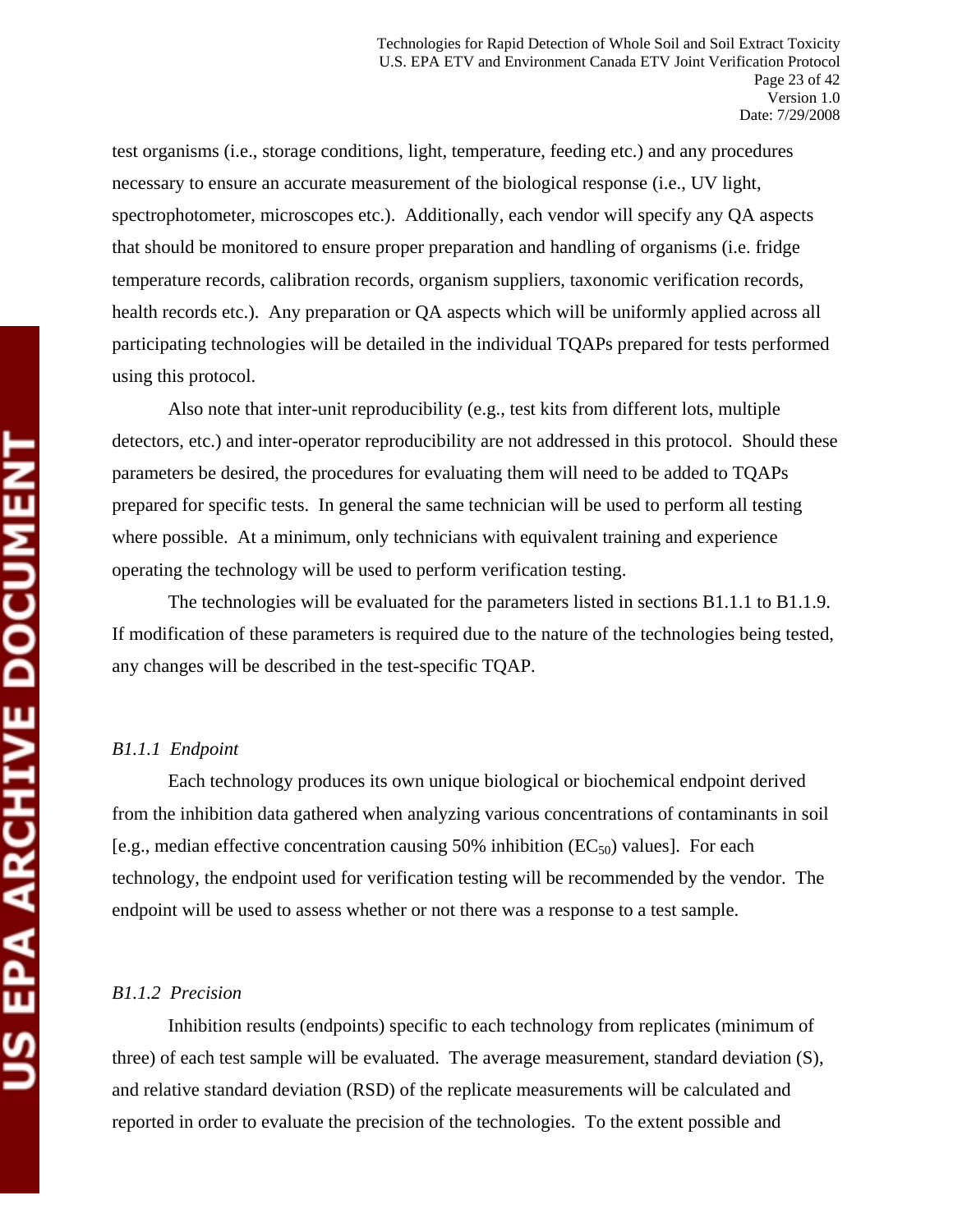appropriate, precision values will be reported with average data values so that measurement uncertainty is understood.

#### *B1.1.3 False Negative Rate*

The false negative rate, or frequency of performance test sample inhibitions which are similar to the negative control reported when a contaminant is present in the performance test sample at toxic concentrations, will be calculated. Note that real-world environmental samples could be used for the assessment of false negatives but this would make the evaluation much more complicated due to the possibility of matrix effects.

#### *B1.1.4 False Positive Rate*

The false positive rate, or frequency of performance test sample detectable inhibitions which are reported for unspiked samples, will be calculated. Note that real-world environmental samples could be used for the assessment of false positives but this would make the evaluation much more complicated due to the possibility of matrix effects.

#### *B1.1.5 Sensitivity*

Various contaminants will be added individually to a controlled experimental matrix at multiple concentration levels and analyzed by the participating technologies to assess their ability to detect the toxicity of these contaminants (performance test samples). After analyzing several concentrations of each contaminant (i.e., ten times the screening or remediation goal level specified in the TQAP and subsequent tenfold dilutions up to a maximum of five dilutions below the highest concentration), a sensitivity assessment will be made. The sensitivity assessment to be used will be described in the TQAP because it may depend on the technologies being tested. Examples of sensitivity assessments that could be used are an evaluation of the lowest tested concentration which gives a response significantly different from the negative control or a calculation of the lowest observed effect concentration (LOEC) and no observed effect concentration (NOEC) along with an associated minimum significant difference (MSD) value.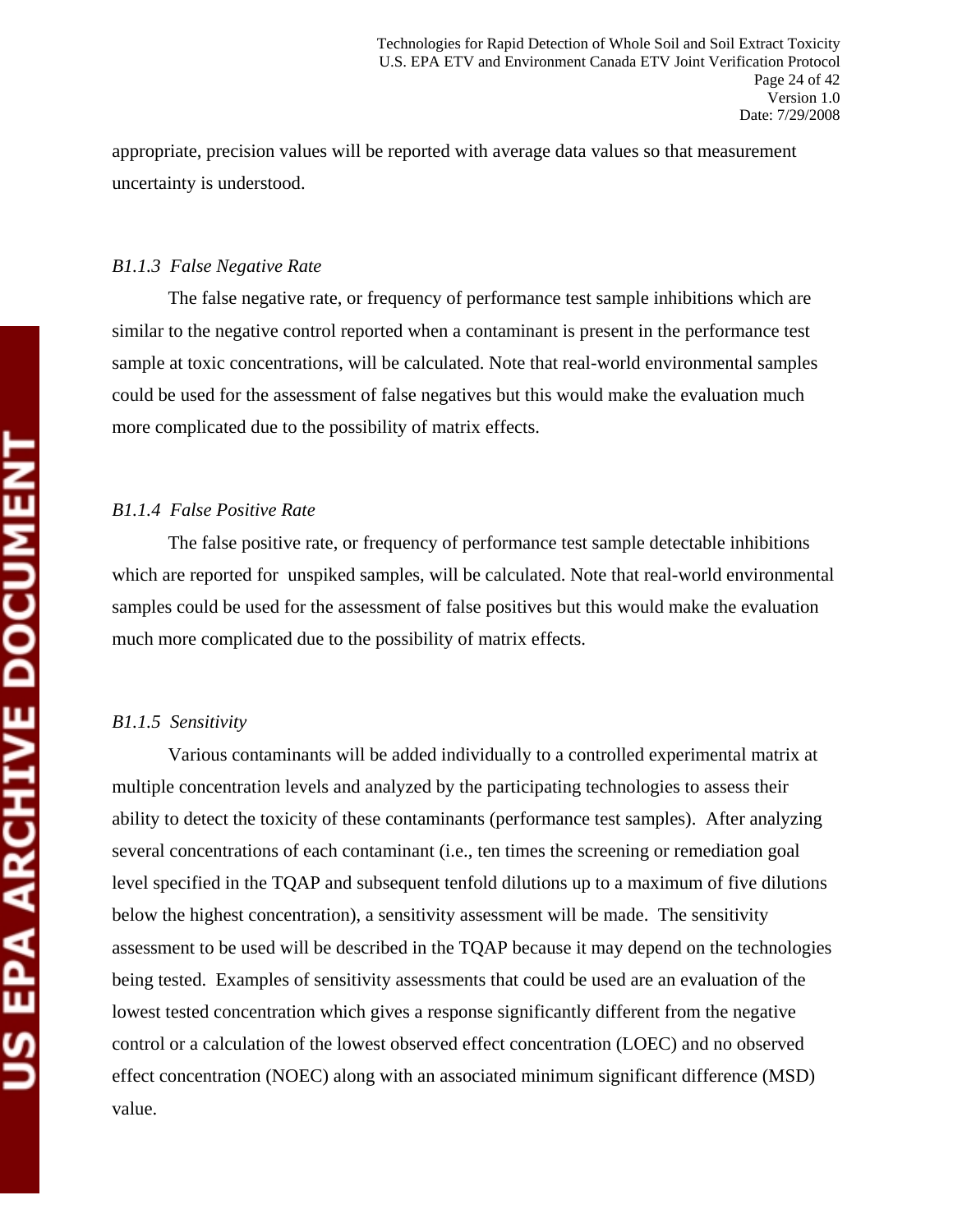#### *B1.1.6 Matrix Effects*

Five to ten environmental samples representing a variety of soil types and contaminants or mixtures of contaminants will be analyzed. The concentrations of contaminants present in the environmental samples will be measured according to reference methods. The technology's ability to detect contaminants in the environmental samples will be compared with the lowest detectable level of contaminant determined for each technology to assess whether the environmental sample matrix influenced the ability of the technology to detect toxicity.

#### *B1.1.7 Data Completeness*

Data completeness will be determined as the number of valid measurements (i.e., useable endpoint measurements with the technology) out of the total number of measurements taken. The cause of any substantial loss of data will be established from technical staff observations or technology records and noted in the discussion of the data completeness results.

#### *B1.1.8 Operational Factors*

Operational and sustainability factors such as maintenance needs, calibration frequency, data output, consumables used, ease of use, repair requirements, waste production, and sample throughput will be evaluated based on technical staff observations. An LRB or data sheets will be used to document observations. Examples of information to be recorded include the daily status of diagnostic indicators for the technology, use or replacement of any consumables, the effort or cost associated with maintenance or repair, vendor effort (e.g., time on-site) for repair or maintenance, the duration and causes of any technology downtime or data acquisition failure, quantity and hazardous nature of any waste generated, how to safely dispose of such waste, operator observations about technology ease of use, clarity of the vendor's instruction manual, user-friendliness of any needed software, overall convenience of the technologies and accessories/consumables, and the number of samples that could be processed per hour or per day. These observations will be summarized to aid in describing the technology performance in the verification report on each technology.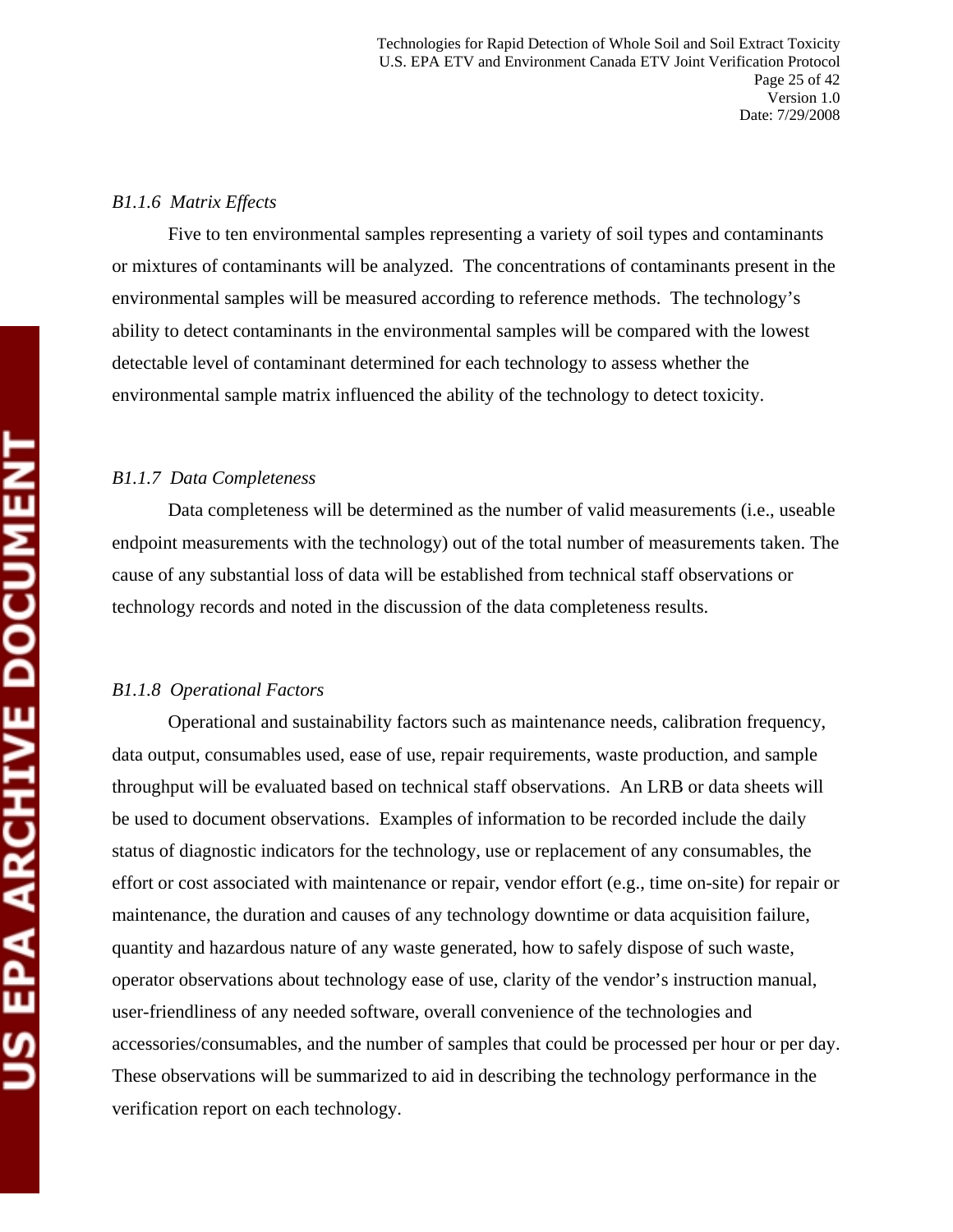#### *B1.1.9 Field Portability*

Testing the operation of the technologies in a field setting is a key component of the verification test. Evaluating the performance of each field-portable technology while being used outside the laboratory without the availability of miscellaneous laboratory supplies is important to the buyers and users of these technologies. Technologies will be evaluated in a field setting only if the vendor states that the technology has that capability. For those technologies that are meant to be field-portable, this parameter will be assessed by transporting the technology to a non-laboratory location. In addition to traditional field settings, non-laboratory areas could include warehouses, shipping/receiving areas, storerooms, courtyards, and/or parking lots provided the location meets the criteria that the area is absent of laboratory amenities such as laboratory bench space, power, lighting, temperature control, storage and refrigeration, etc. as would be the case in a traditional field setting. Ideally all of the samples included in the labbased tests would be repeated in the field; however, at a minimum one performance test sample or environmental sample that had a strong response in the lab-based tests will be analyzed in triplicate in the field. Results obtained in the field will be compared with the results for the same sample obtained in the laboratory by the same technician where possible, or at a minimum by a technician with equivalent training and experience operating the technology to the technician who performed the laboratory analysis. Technical staff will also record observations related to field portability such as requirements for power, space, and ease of use in and transport to a nonlaboratory setting.

#### **B1.2 Statistical Analysis**

The statistical methods and calculations used for evaluation of the quantitative performance parameters are described in the following sections.

#### *B.1.2.1 Endpoint*

Each technology produces its own unique endpoint derived from the inhibition data gathered when analyzing various concentrations of contaminants in soil (e.g.,  $EC_{50}$  values). For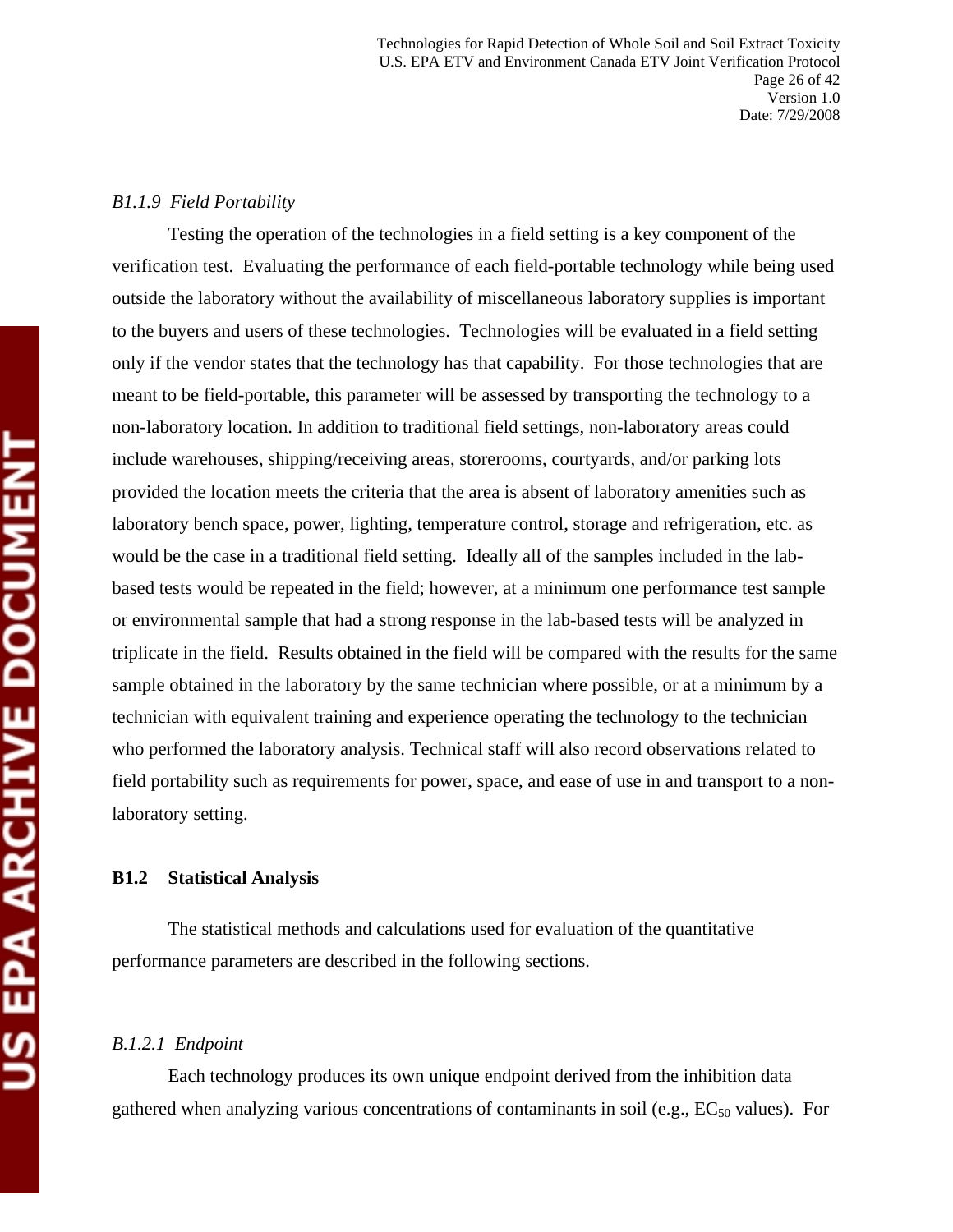each technology, these data will be documented and presented with respect to each contaminant and concentration level using the appropriate endpoint for the technology.

#### *B1.2.2 Precision*

The standard deviation (*S*) of the results for the replicate analyses of the same sample will be calculated as follows.

$$
S = \left[\frac{1}{n-1} \sum_{k=1}^{n} \left(M_k - \overline{M}\right)^2\right]^{1/2} \tag{1}
$$

where *n* is the number of replicate samples,  $M_k$  is the endpoint measurement for the  $k^{\text{th}}$  sample, and *M* is the average endpoint measurement of the replicate samples. The technology precision for each sample will be reported in terms of RSD, which will be calculated as follows.

$$
RSD(\%)=\left|\frac{S}{M}\right| \times 100\tag{2}
$$

The average (M), standard deviation (S) and relative standard deviation (RSD) values for each analyte at each concentration will be listed in data tables in the verification report; however, verification statements and performance summary tables in the verification report will list the range of RSDs obtained for all concentrations of each contaminant tested.

#### *B1.2.3 False Negative Rate*

Results will be considered false negative only when a technology is exposed to a contaminant concentration greater than the desired remediation or screening level and the technology does not indicate inhibition greater than the negative control. The rate of false negatives, expressed as a percentage of total samples analyzed for each contaminant, will be calculated by dividing the number of false negative measurements  $(M_{fn})$  by the total number of measurements included in verification testing ( $M_{total}$ ).

$$
FalseNegative(\% ) = \frac{M_{\text{fn}}}{M_{\text{total}}} \times 100 \tag{3}
$$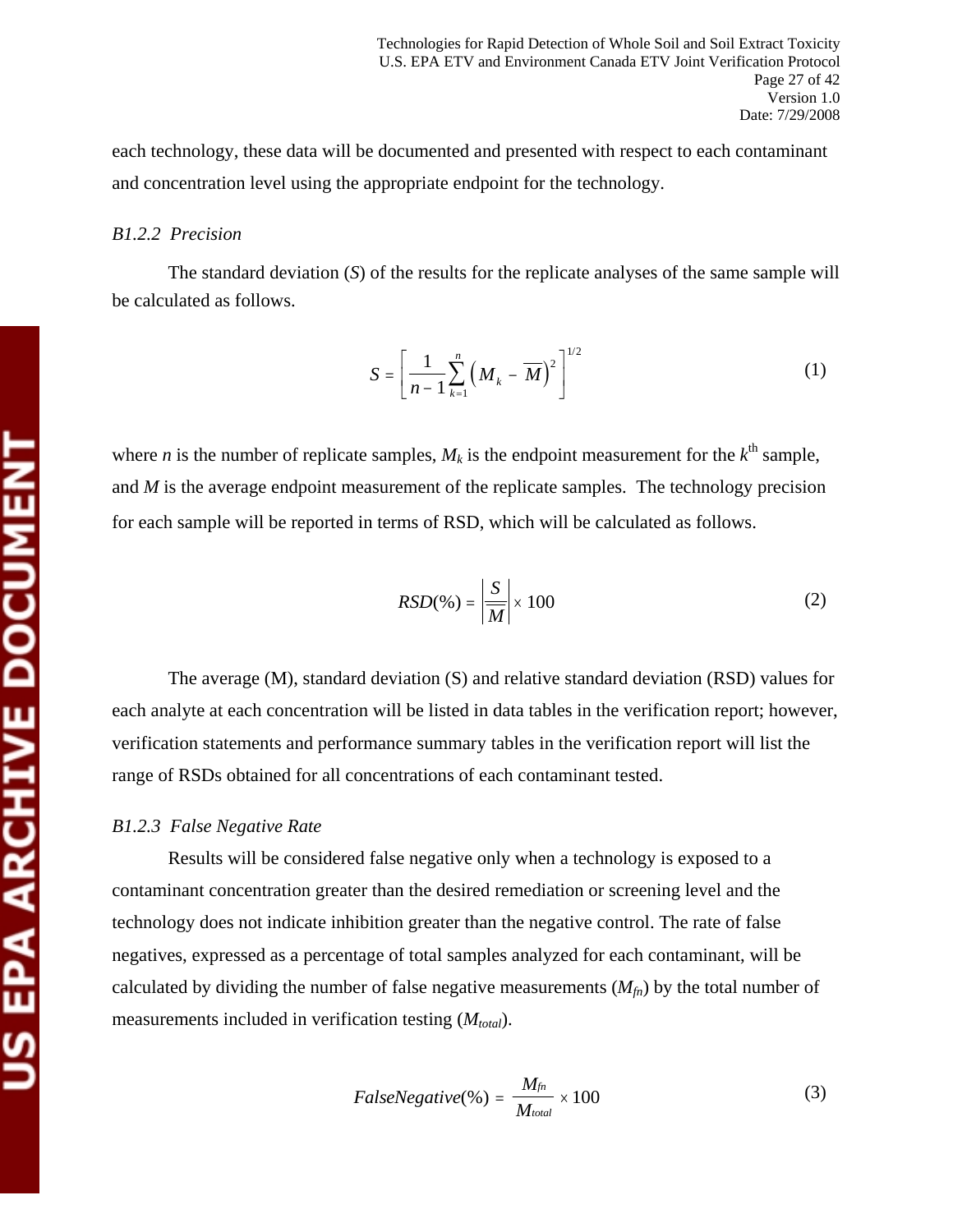#### *B1.2.4 False Positive Rate*

Results will be considered false positive only when an unspiked sample produces inhibition greater than that of the negative control. The rate of false positives, expressed as a percentage of total samples analyzed for each contaminant, will be calculated by dividing the number of false positive measurements  $(M_{fp})$  by the total number of measurements included in verification testing ( $M_{total}$ ).

$$
FalsePositive(\% ) = \frac{M_{fp}}{M_{total}} \times 100 \tag{4}
$$

#### *B1.2.5 Sensitivity*

The sensitivity of the technology for detecting various contaminants in performance test samples (i.e., sand spiked with contaminant) will be assessed. The exact procedures used to assess sensitivity will be detailed in each TQAP developed from this protocol. Sensitivity assessments that could be used are an evaluation of the lowest tested concentration of each contaminant where the average inhibition plus or minus the standard deviation does not overlap with the average inhibition plus or minus the standard deviation of the negative control or determination of the LOEC and NOEC values along with an associated MSD value calculated using an appropriate parametric multiple-comparison method (e.g., Dunnett's test). The sensitivity of the reference method will not be assessed other than it must meet the DQI requirements (Table 2).

#### *B1.2.6 Matrix Effects*

The technology's ability to detect each contaminant in the environmental samples will be compared with the technology's lowest detectable contaminant level determined by spiking the contaminant into an inert matrix (i.e., sand) as described in Section B1.2.5. If the contaminant concentration in the environmental sample (measured using reference methods described in Section B4) is above the lowest detectable level in an inert matrix (as determined in Section B1.2.5), but the technology result for the environmental sample is negative, matrix effects will be considered to have contributed to this false negative response. It should be noted that rapid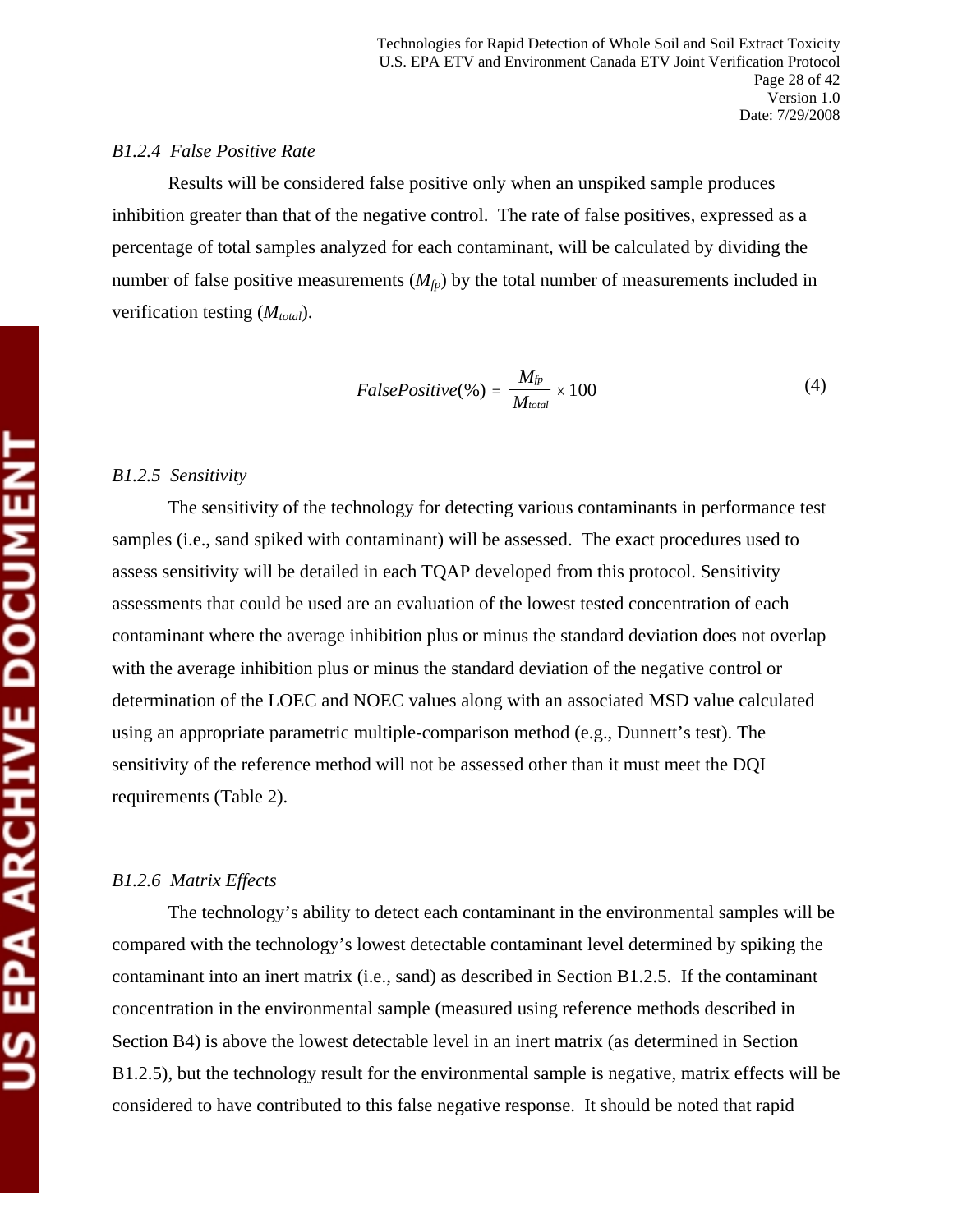toxicity technologies are intended to respond to all toxic compounds and not just contaminants of interest in this verification test. As broad screens of toxicity, these technologies may also be susceptible to toxicity potentiation and antagonism. Therefore, the matrix effect results reported should consider the possibility of such toxicity effects and include discussion of such effects in the verification report so that readers can understand matrices where the toxic response may be affected. The number of environmental samples where matrix effects affected results (*Mmatrix*) out of the total number of environmental samples tested  $(M_{total})$  will be reported as a percentage using Equation 5.

$$
MatrixEffect(\%) = \frac{M_{matrix}}{M_{total}} \times 100
$$
 (5)

#### *B1.2.7 Data Completeness*

Data completeness will be calculated as the percentage of the total possible data by dividing the number of valid data measurements generated by each technology (*Mvalid)* by the total number of data measurements included in verification testing  $(M_{total})$ .

$$
Completeness(\%) = \frac{M_{valid}}{M_{total}} \times 100
$$
\n(6)

The cause of any substantial loss of data will be established from operator observations or technology records and noted in the discussion of the data completeness results.

#### *B1.2.8 Operational Factors*

There are no statistical calculations applicable to operational factors. Operational factors will be determined based on documented observations of the technical staff.

#### *B1.2.9 Field Portability*

The results obtained from the measurements made on samples in the laboratory and field setting will be compiled independently for each technology and compared to assess the accuracy of the measurements under the different analysis conditions. Means and standard deviations of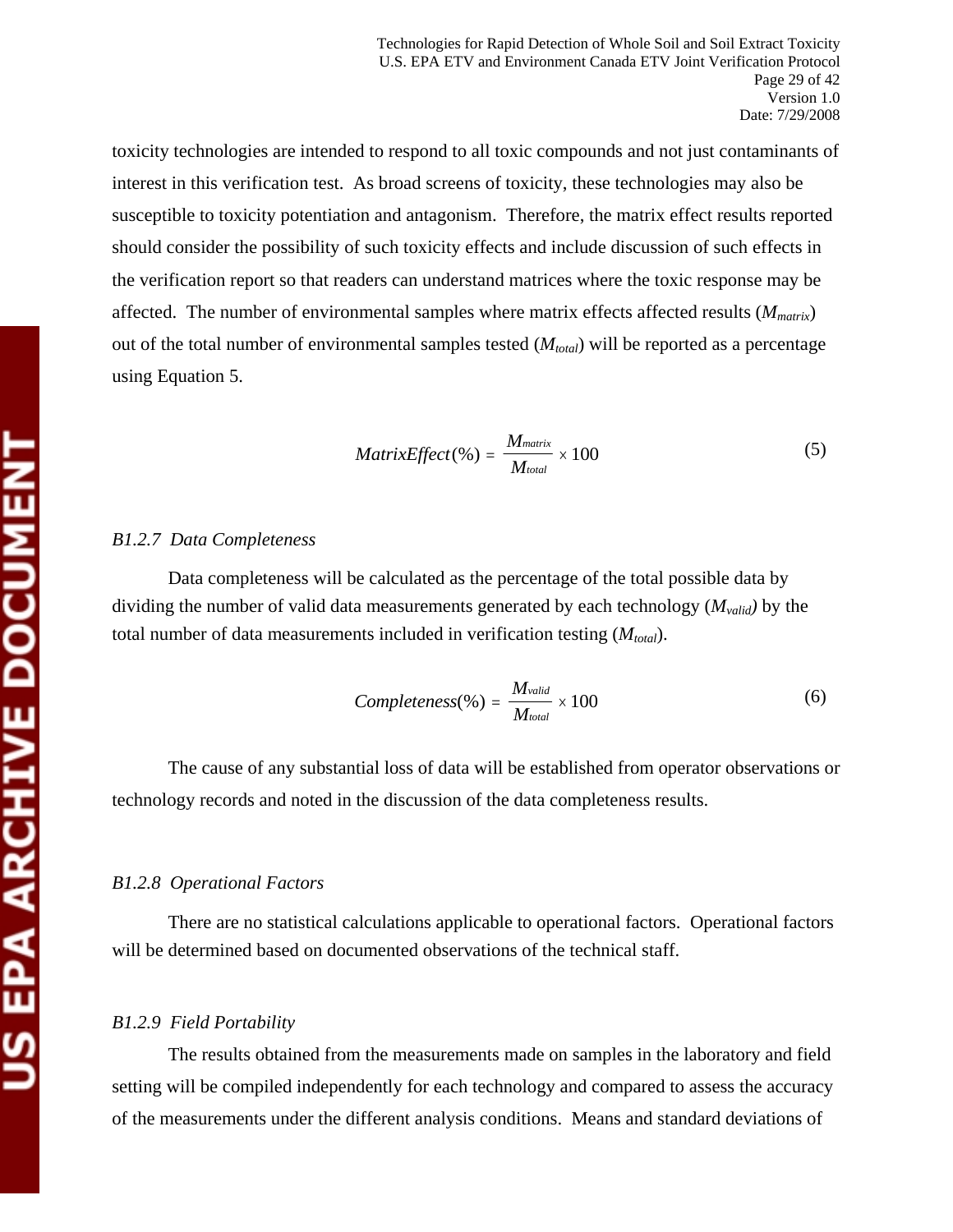<span id="page-30-0"></span>the endpoints generated in both locations will be compared and assessed for whether they are statistically different.

#### **B1.3 Reporting**

The data obtained in the verification test will be compiled separately for each vendor's technology, and the data evaluations will be applied to each technology's data set without reference to any other. At no time will data from different vendors' technologies be intercompared or ranked. Following completion of the data evaluations, a draft verification report and verification statement will be prepared for each vendor's technology, stating the verification test procedures and documenting the performance observed. For example, descriptions of the data acquisition procedures, use of vendor-supplied proprietary software, consumables used, repairs and maintenance needed, and the nature of any problems will be presented in the draft report. Each report will briefly describe the verification program(s), the verification organization(s), and the procedures used in verification testing. The results of the verification test will be stated quantitatively, without comparison to any other technology tested or comment on the acceptability of the technology's performance. Each draft verification report will be submitted for review by the respective technology vendor, by the verification program(s), and peer reviewers. Comments on the draft report will be addressed in revisions of the report. The peer review comments and responses will be tabulated to document the peer review process. The reporting and review process will be conducted according to the quality procedures set forth by the verification program(s) and the verification organization(s).

#### **B2 SAMPLING REQUIREMENTS**

#### **B2.1 Sample Collection, Storage, and Shipment**

Environmental samples will be collected for use in a verification test following the TQAP. As much as possible, samples will be obtained from known contaminated sites using the same sampling techniques that are in place at the site for the site evaluation process. Samples may be collected in bulk and shipped to the test facility in plastic buckets or other suitable containers. Shipments will be via a trackable overnight delivery service to the test facility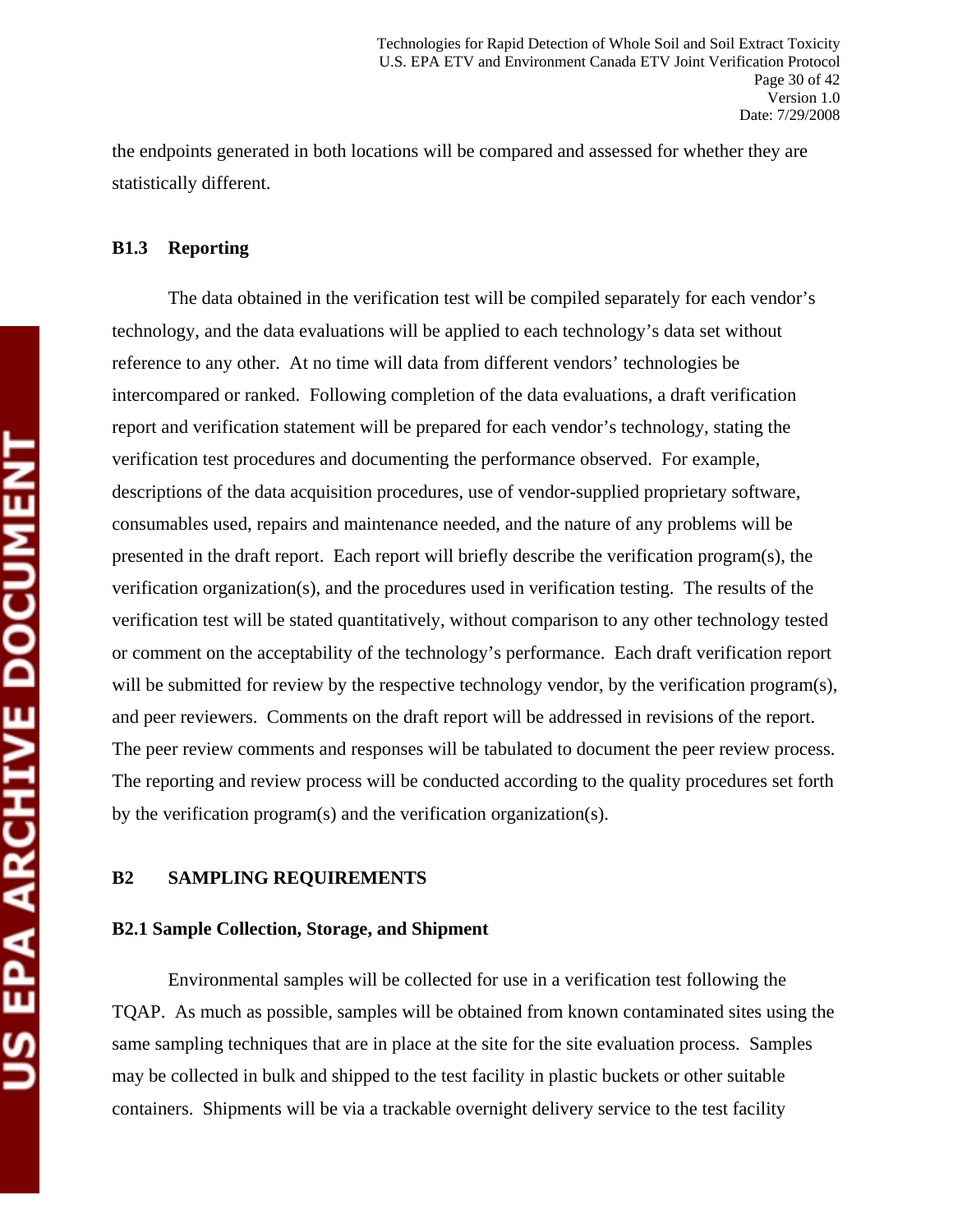<span id="page-31-0"></span>sample custodian. Samples will be stored refrigerated or frozen as is appropriate for the contaminants expected to be contained in the soil. Environmental samples will be dried (e.g., oven dried using low heat with specifics to be detailed in the TQAP) and homogenized prior to use in testing to ensure that sample heterogeneity is a minimal factor in testing multiple technologies. Because of the sample handling involved, the environmental samples will be homogenized before concentrations of contaminants are measured using the reference methods. Appropriate soil characteristics such as total organic carbon, grain size distribution, and pH should be measured once the environmental samples have been dried and homogenized. Information about the soil characteristics may aid in understanding differences in the various environmental samples that will be tested.

#### **B3 SAMPLE HANDLING AND CUSTODY REQUIREMENTS**

Sample custody will be documented throughout collection, transport, shipping (if necessary), and analysis using standard COC forms provided by the verification organization or supplied by the reference laboratory, as appropriate. Samples transferred within the verification organization may be documented with internal COC forms. Each COC form will summarize the samples collected and analyses requested. The COC forms will track sample release from the sampling location to the test facility and/or reference laboratory; or release directly from the test facility to the reference laboratory. Each COC form will be signed by the person relinquishing the samples once that person has verified that the COC form is accurate. The original sample COC forms will accompany the samples; the shipper will keep a copy. Upon receipt at the test facility and/or reference laboratory, COC forms will be signed by the person receiving the samples once that person has verified that all samples identified on the COC forms are present. Any discrepancies will be noted on the form; and the sample receiver will immediately contact the verification organization to report missing, broken, or compromised samples. Copies of all COC forms will be delivered to the verification organization and maintained with the test records.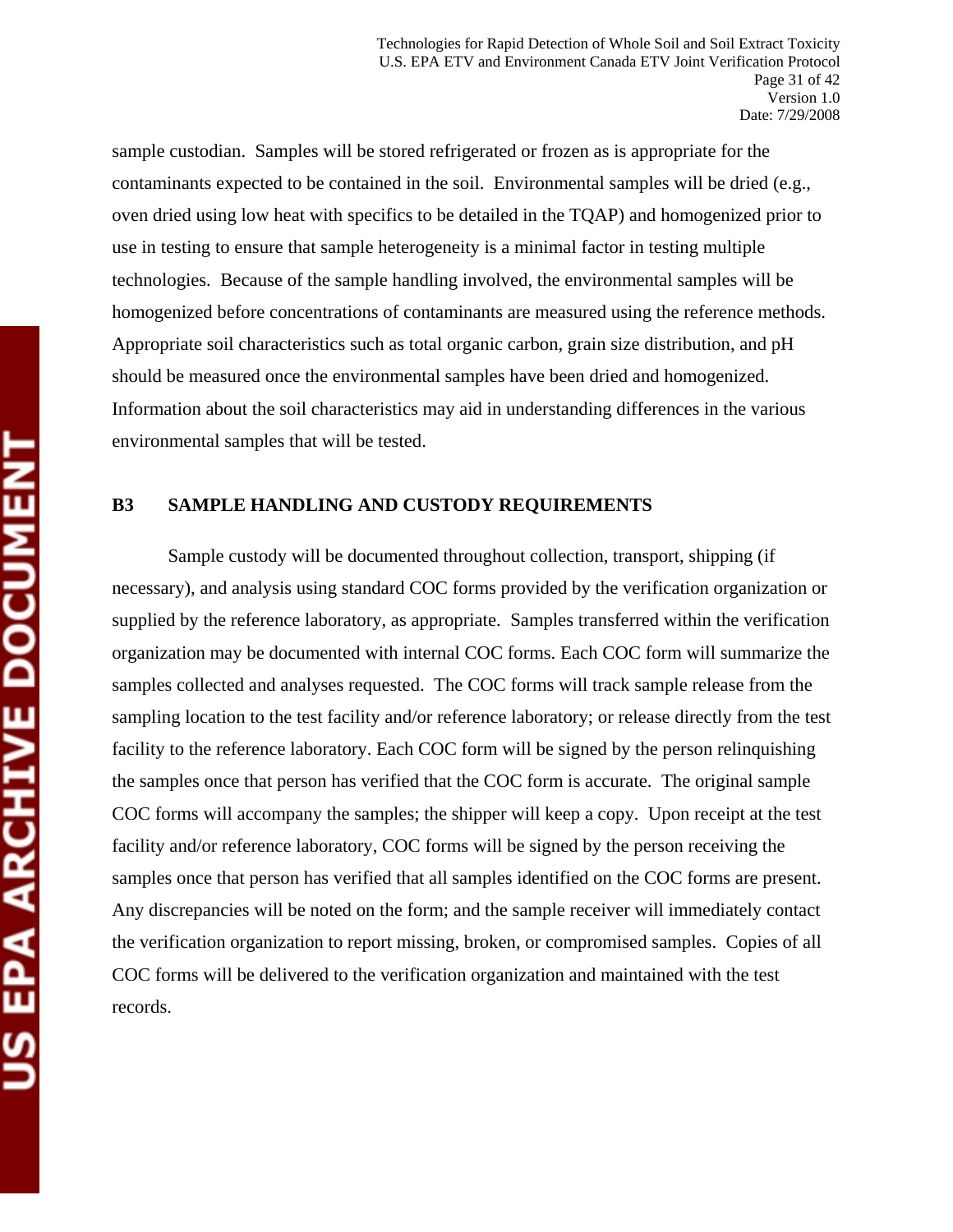#### <span id="page-32-0"></span>**B4 LABORATORY REFERENCE METHODS**

Table 5 lists the analytical methods that can be used to determine or measure the concentration of contaminants analyzed during verification tests performed following this protocol. Additional methods may be used provided they are appropriate for the contaminant and matrix and are documented in the TQAP for the verification test.

#### **B5 QUALITY CONTROL**

Steps will be taken to maintain the quality of data collected during verification tests conducted under this protocol. This will include analyzing specific quality control samples (QCS) at a regular frequency by the technologies undergoing verification. The QCSs will

| <b>Example Contaminant</b>      | <b>Method</b>                    |
|---------------------------------|----------------------------------|
| Trichloroethylene, toluene      | SW-846 8260B <sup>(2)</sup>      |
| Aldicarb                        | EPA 531.1 $^{(3)}$               |
| Dicrotophos                     | SW-846 8141 $\overline{A^{(4)}}$ |
| Arsenic, lead, mercury, cadmium | EPA 200.8 <sup>(5)</sup>         |
| PCBs (as Aroclor 1254)          | SW-846 8270 $\overline{C^{(6)}}$ |
| 2,3,7,8-TCDD                    | EPA $1613\overline{B^{(7)}}$     |
| Benzo[a]pyrene                  | SW-846 8270 $C^{(6)}$            |

**Table 5. Example Contaminant Compound Confirmatory Methods** 

include negative controls, positive controls, and calibration checks. Negative control samples, consisting of unspiked experimental matrix, will help ensure that no sources of contamination are introduced in the sample handling and analysis procedures. The positive control and calibration check samples, specified by each vendor, will indicate to the technical staff whether or not the technology is functioning properly. The vendor will provide the approximate endpoint that should result with their technology upon analysis of the positive control and calibration check. QCSs producing results that do not meet the anticipated results specified by the vendor will be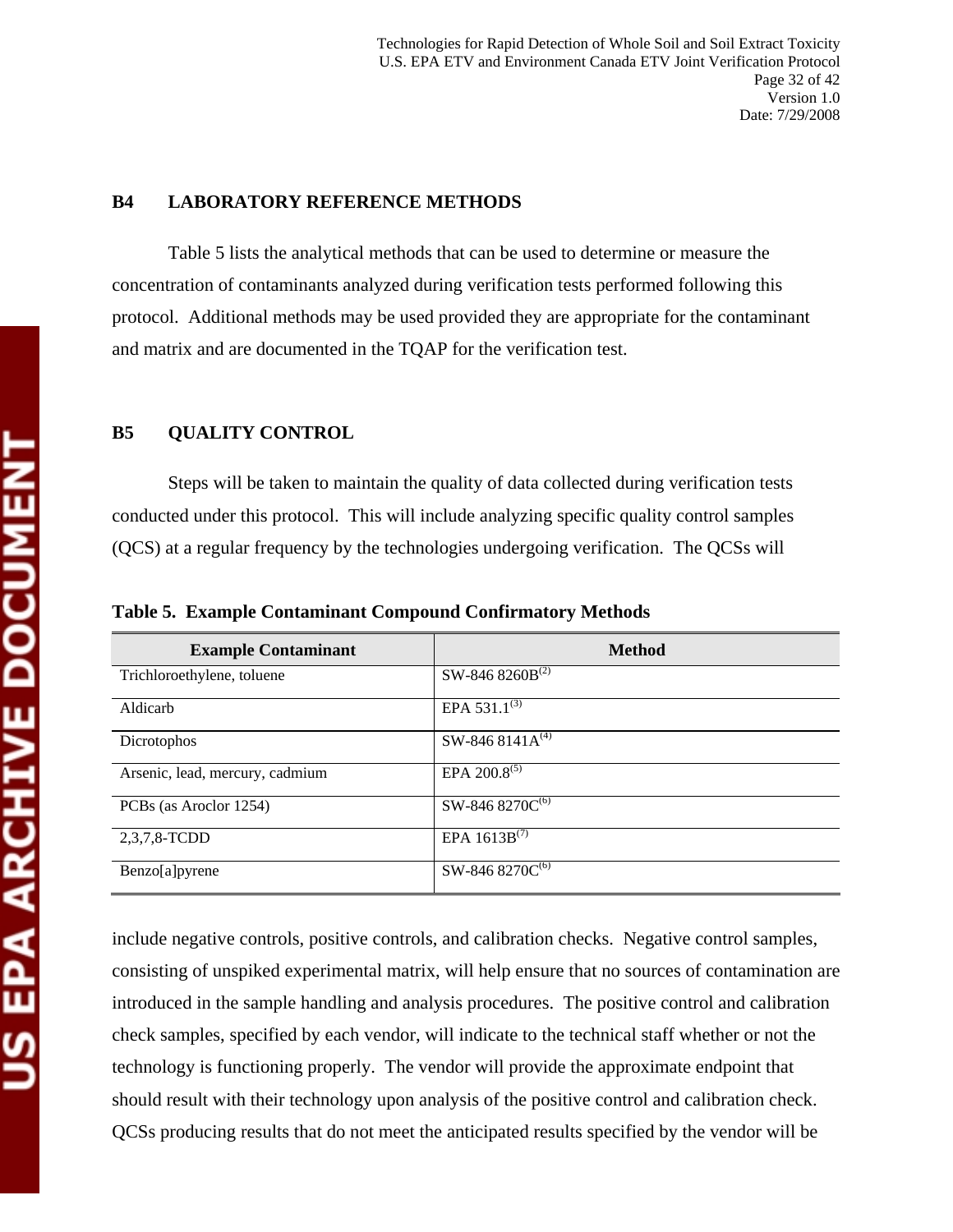<span id="page-33-0"></span>reanalyzed and corrective action taken if needed to ensure that test sample results are not affected. Corrective actions may include reanalyzing samples to verify that the technology has been operated properly, conducting maintenance, or recalibrating. Positive and negative controls will be analyzed at a frequency of approximately 5% based on the total number of test samples. Calibration checks will be analyzed according to guidance provided by each technology vendor.

As described in Section B4, the reference laboratory will follow standard reference methods for determining the toxins evaluated during verification tests conducted under this protocol. All reference measurements will be expected to meet the reference method QC requirements (such as those listed in Table 2) or, in absence of specific requirements in the reference method, the reference laboratory's standard requirements for QC samples.

#### **B6 INSTRUMENT/EQUIPMENT TESTING, INSPECTION, AND MAINTENANCE**

The equipment used by the test facility and/or reference laboratory will be tested, inspected, and maintained as per the SOPs of the test facility and/or reference laboratory and/or the manufacturer's recommendations so as to meet the performance requirements established in the TQAP. When technical staff operate and maintain technologies undergoing testing, they will follow directions provided by the technology vendor. Otherwise, operation and maintenance of the technologies will be the responsibility of the technology vendor.

#### **B7 CALIBRATION/VERIFICATION OF TEST PROCEDURES**

Systems used for reference analyses will be calibrated as appropriate before any reference samples are analyzed and recalibrated as needed based on the reference methods and/or reference laboratory SOPs.

Technologies undergoing testing will be calibrated initially by the respective technology vendor prior to shipping the technology to the test facility, or during training, and will be recalibrated according to direction from the vendor. Calibration checks will be performed upon direction of the vendor. In the event that recalibration is necessary, the recalibration will be carried out by the technology vendor or by technical staff under the direction of the vendor. All calibrations will be documented as appropriate by the technical staff or vendor.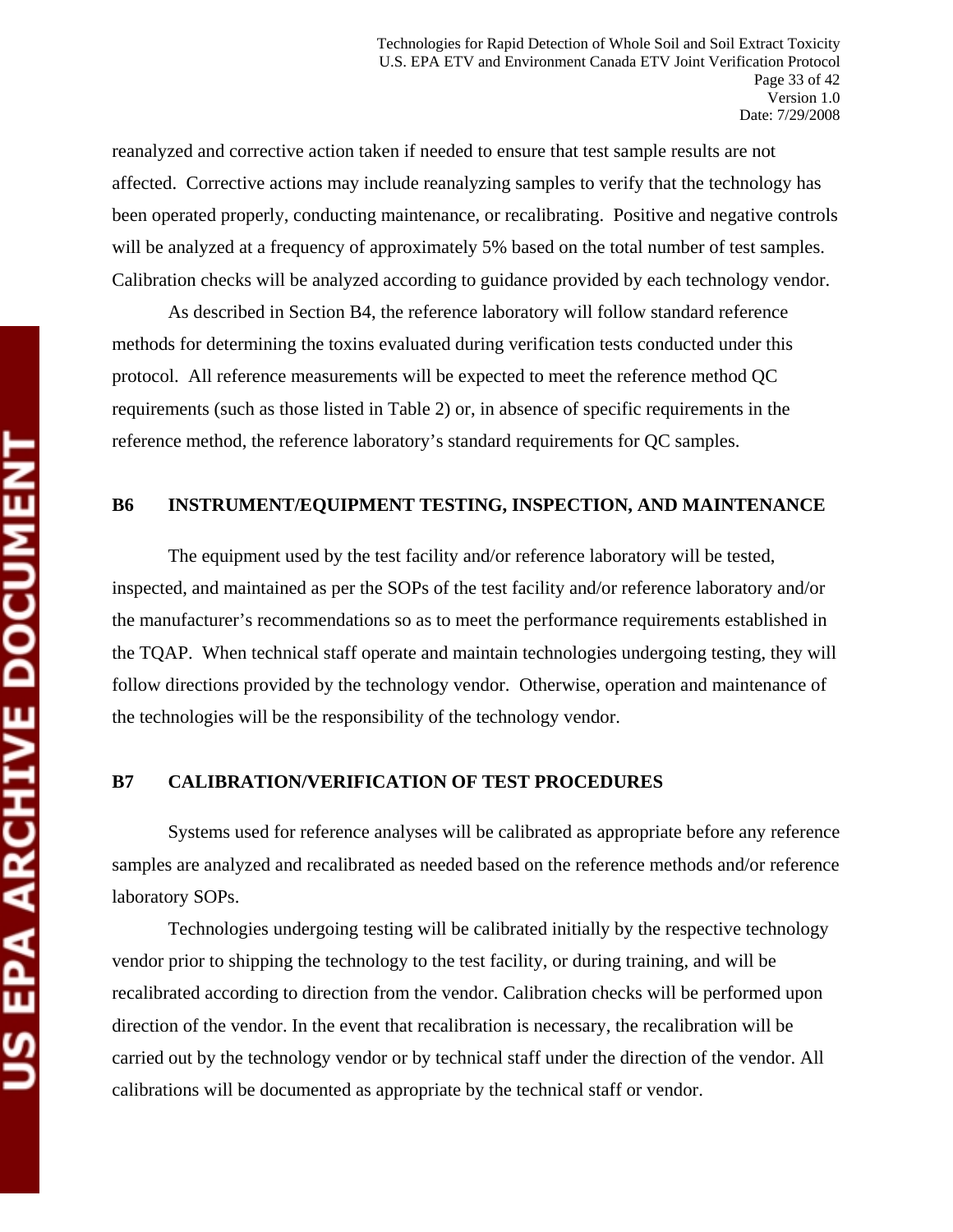#### <span id="page-34-0"></span>**B8 INSPECTION/ACCEPTANCE OF SUPPLIES AND CONSUMABLES**

All materials, supplies, and consumables will be ordered by the verification organization, unless otherwise donated from test collaborators. Where possible, the verification organization will rely on sources of materials and consumables that have been used previously as part of verification testing without problems. The verification organization will also rely on previous experience or recommendations from the verification program(s), stakeholders, test collaborators, subcontractors, or technology vendors. Where possible, materials or supplies will be traceable to the National Institute of Standards and Technology (NIST). Upon receipt of any supplies or consumables, the verification organization will visually inspect and ensure that the materials received are those that were ordered and that there are no visual signs of damage that could compromise the suitability of the materials. Certificates of analysis (COA) or other documentation of analytical purity will be checked for all reagents and standards to ensure suitability for the verification test and will be included with the test files. If damaged, unsuitable, or inappropriate goods are received, they will be returned or disposed of, and arrangements will be made to receive replacement materials.

#### **B9 NON-DIRECT MEASUREMENTS**

No non-direct measurements will be used during this verification test.

#### **B10 DATA MANAGEMENT**

Various types of data will be acquired and recorded electronically or manually by the verification organization, vendor, test collaborator, and/or subcontractor staff during the verification test. Table 3 summarizes the types of data to be recorded. All maintenance activities, repairs, calibrations, and operator observations relevant to the operation of the technologies will be documented by technical staff in LRBs or on data sheets. Results from the reference methods, including raw data, analyses, and final results, will be compiled by the reference laboratory, preferably in electronic format, and submitted to the verification organization at the conclusion of reference method testing.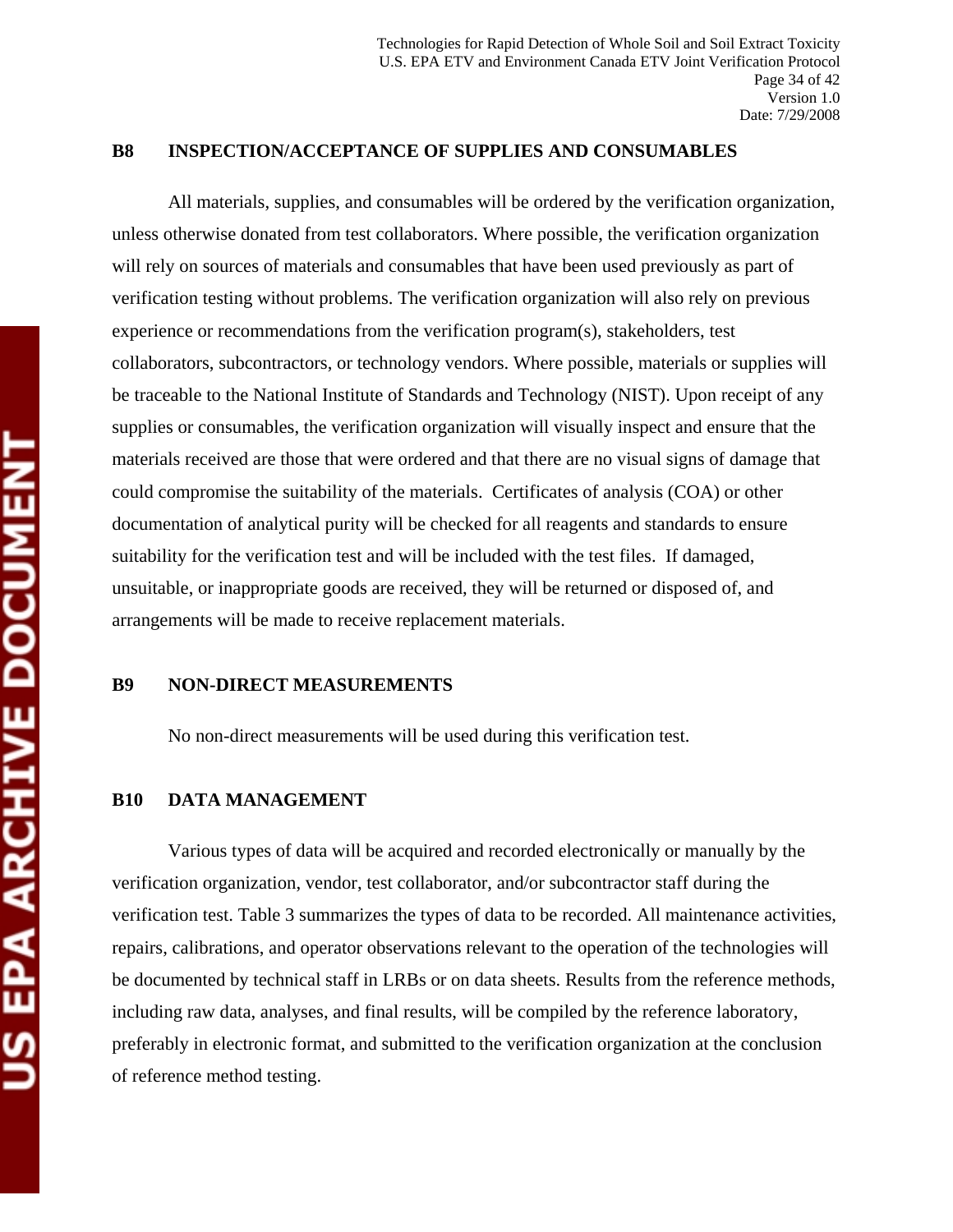<span id="page-35-0"></span>Records received or generated by any technical staff during the verification test will be reviewed by a verification organization staff member within two weeks of generation or receipt, before the records are used to calculate, evaluate, or report verification results. This review will be performed by a verification organization technical staff member involved in the verification test, but not the staff member who originally generated the record. The review will be documented by the person performing the review by adding his/her initials and date to the hard copy of the record being reviewed. In addition, any calculations performed by technical staff will be spot-checked by the verification organization QA and/or technical staff to ensure that calculations are performed correctly. Calculations to be checked include any statistical calculations described in this protocol. The data obtained from this verification test will be compiled and reported independently for each technology. Results for technologies from different vendors will not be compared with each other.

Among the QA activities conducted by verification organization QA staff will be an audit of data quality. This audit will consist of a review by the verification organization Quality Manager of at least 10% of the test data. The results of this audit will be compiled in an assessment report. During the course of any such audit, the verification organization Quality Manager will inform the technical staff of any findings and any need for immediate corrective action. If serious data quality problems exist, the verification organization Quality Manager will request that the verification organization Program Manager issue a stop work order. Once the assessment report has been prepared, the verification organization will ensure that a response is provided for each adverse finding or potential problem, and will implement any necessary follow-up corrective action. The verification organization Quality Manager will ensure that follow-up corrective action has been taken.

### **SECTION C ASSESSMENT AND OVERSIGHT**

#### **C1 ASSESSMENTS AND RESPONSE ACTIONS**

Every effort will be made in verification tests conducted under this protocol to anticipate and resolve potential problems before the quality of performance is compromised. One of the major objectives of this protocol is to establish mechanisms necessary to ensure this. Internal QC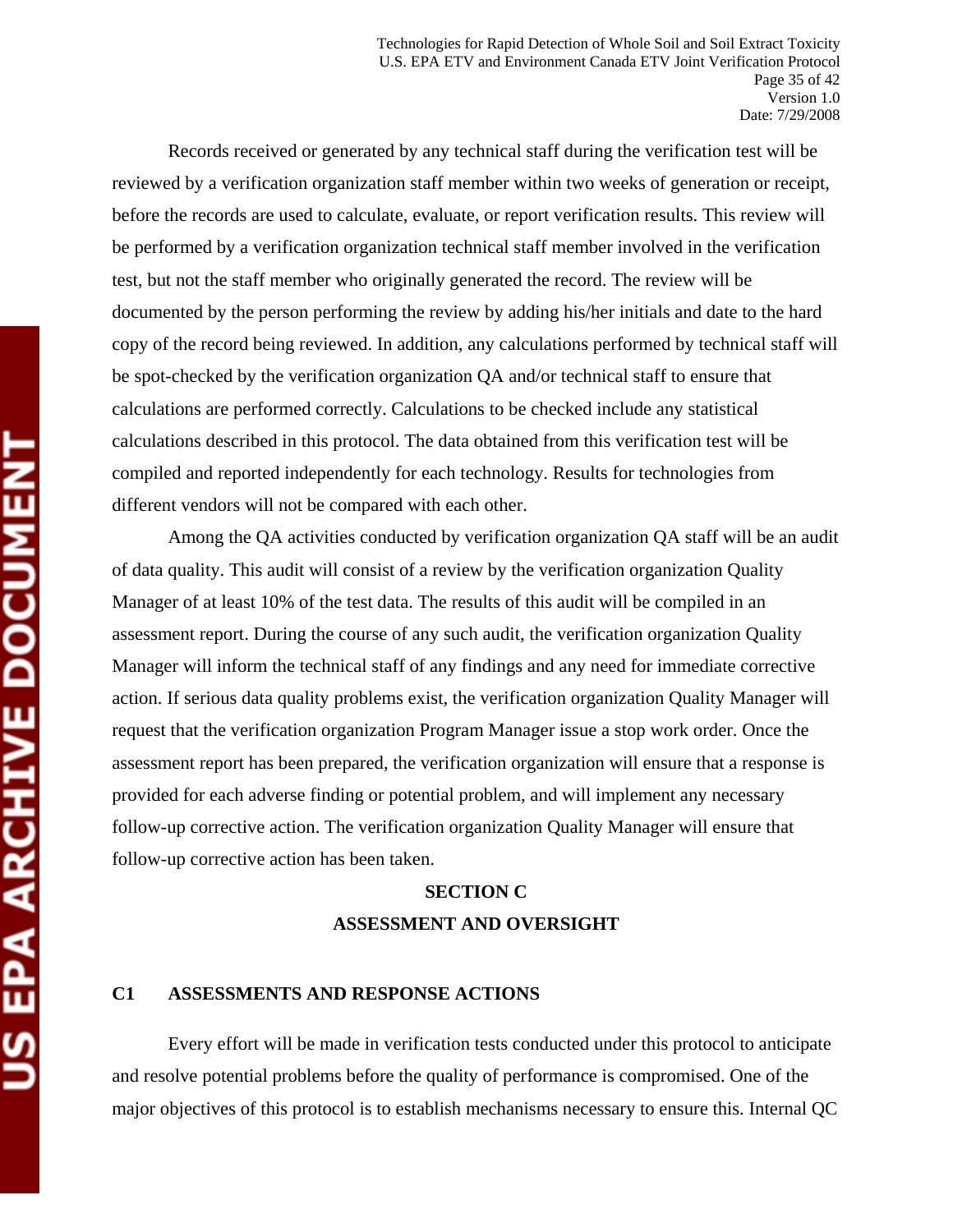measures described in this protocol, which is peer reviewed by a panel of outside experts, will be implemented by the technical staff; these QC measures will give information on data quality on a day-to-day basis. The responsibility for interpreting the results of these checks and resolving any potential problems resides with the verification organization. Technical staff have the responsibility to identify problems that could affect data quality or the ability to use the data. Technical staff will work with the verification organization Quality Manager to resolve any problems that are identified. Action will be taken to control the problem, identify a solution to the problem, minimize losses and correct data, where possible. Independent of any verification program QA activities, the verification organization will be responsible for ensuring that the audits described in the following sections are conducted as part of this verification test.

#### **C1.1 Performance Evaluation Audits**

A performance evaluation (PE) audit will be conducted to assess the quality of the reference method measurements made in this verification test. The PE audit of the reference methods will be performed by supplying each reference method a blind sample or standard reference material containing the toxins of interest. The PE audit samples will be analyzed in the same manner as all other samples, and the analytical results for the PE audit samples will be compared with the nominal concentration or certified value. The target criterion for this PE audit is agreement of the analytical result within 25% of the nominal concentration [by percent difference (PD)] or within 25% of the certified value (by PD). If the PE audit results do not meet the tolerances shown, they will be repeated. If the outlying results persist, a change in reference instrument and a repeat of the PE audit may be considered. This audit will be performed once prior to the start of the test and will be the responsibility of the verification organization Quality Manager or designee.

#### **C1.2 Technical Systems Audits**

The verification organization Quality Manager or designee will perform a TSA at least once during verification tests conducted under this protocol. The purpose of this audit is to ensure that the verification test is being performed in accordance with the quality plans in place at the verification organization, this protocol, published reference methods, and any SOPs used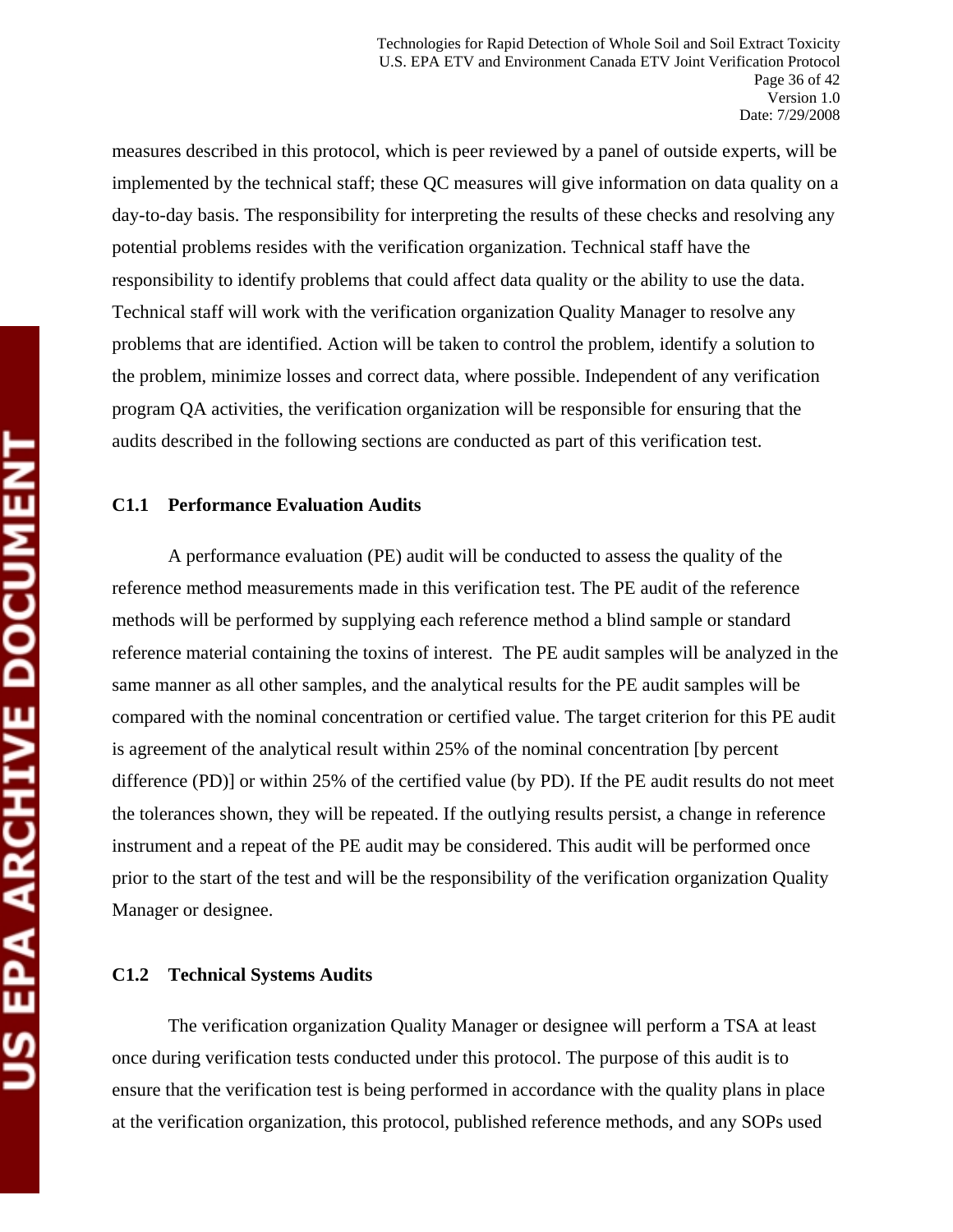by the reference laboratory. In the TSA, the verification organization Quality Manager, or a designee, may review the reference methods used, compare actual test procedures to those specified or referenced in this protocol, and review data acquisition and handling procedures. In the TSA, the verification organization Quality Manager will tour the test facility, observe sample collection if appropriate, inspect documentation of sample COC, and review technology-specific records. He or she will also check standard certifications and technology data acquisition procedures and may confer with the technology vendors, reference laboratory, and technical staff. The verification organization Quality Manager may also visit the reference laboratory to review procedures and adherence to this plan and applicable SOPs. A TSA report will be prepared, including a statement of findings and the actions taken to address any adverse findings. The verification program Quality Manager will receive a copy of the verification organization's TSA report. At the verification program's discretion, verification program QA staff may also conduct an independent on-site TSA during the verification test. The TSA findings will be communicated to technical staff at the time of the audit and documented in a TSA report.

#### **C1.3 Data Quality Audits**

The verification organization Quality Manager or designee will audit at least 10% of the verification data acquired in the verification test. The verification organization Quality Manager will trace the data from initial acquisition, through reduction and statistical comparisons, to final reporting. All calculations performed on the data undergoing the audit will be checked.

#### **C1.4 QA/QC Reporting**

Each assessment and audit will be documented and submitted in accordance with the verification organization's quality management plan. The results of the TSA will be submitted to the verification program. Assessment reports will include the following:

- Identification of any adverse findings or potential problems
- Response to adverse findings or potential problems
- Recommendations for resolving problems
- Confirmation that solutions have been implemented and are effective
- Citation of any noteworthy practices that may be of use to others.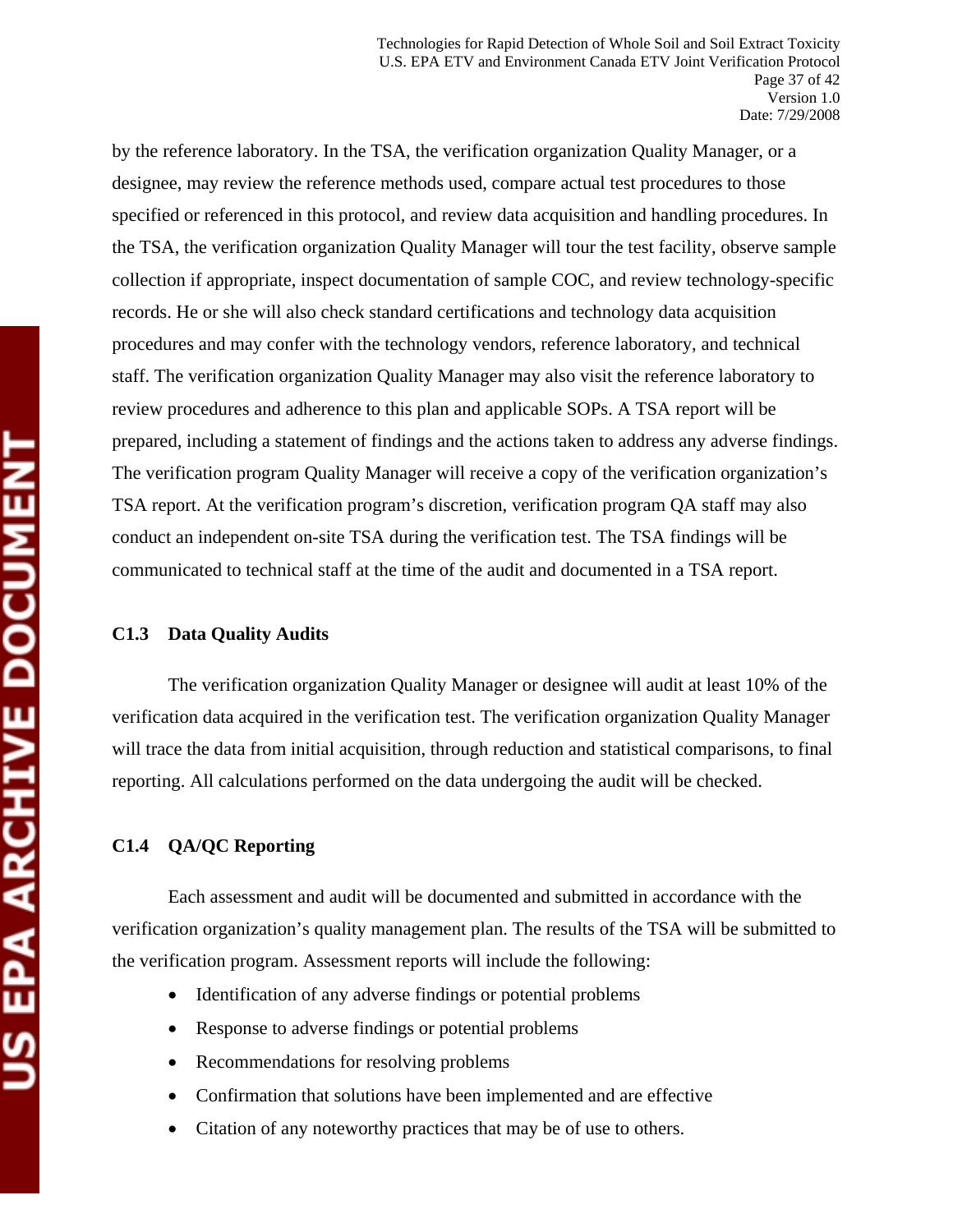#### <span id="page-38-0"></span>**C2 REPORTS TO MANAGEMENT**

The verification organization Quality Manager, during the course of any assessment or audit, will identify to the technical staff performing experimental activities any immediate corrective action that should be taken. If serious quality problems exist, the verification organization Quality Manager is authorized to request that the verification organization Program Manager issue a stop work order. Once the assessment report has been prepared, the verification organization will ensure that a response is provided for each adverse finding or potential problem and will implement any necessary follow-up corrective action. The verification organization's Quality Manager will ensure that follow-up corrective action has been taken. This protocol, any TQAPs based on this protocol, and final verification reports are reviewed by the verification organization's QA staff and the verification organization program management staff. Upon final review and approval, both documents may be posted on the verification organization's and verification program's web site, if applicable.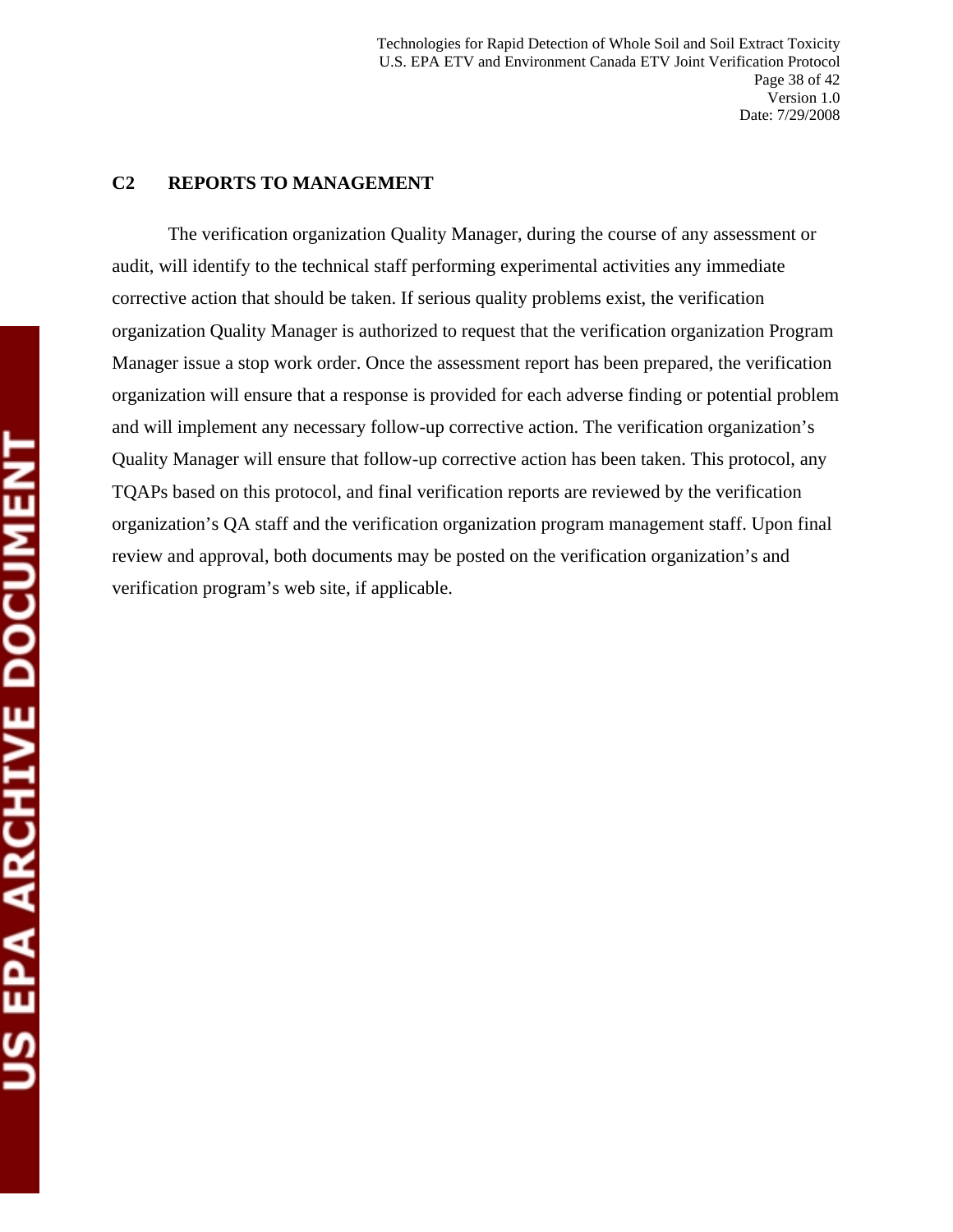### **SECTION D DATA VALIDATION AND USABILITY**

#### <span id="page-39-0"></span>**D1 DATA REVIEW, VALIDATION, AND VERIFICATION REQUIREMENTS**

The key data review requirements for the verification test are stated in Section B10 of this protocol. In general, the data review requirements specify that the data generated during this test will be reviewed by a verification organization technical staff member within two weeks of generation of the data. The reviewer will be familiar with the technical aspects of the verification test, but will not be the person who generated the data. This process will serve both as the data review and the data verification and will ensure that the data have been recorded, transmitted, and processed properly. Furthermore, this process will ensure that the soil toxicity detecting technology data and the reference method data were collected under appropriate testing conditions and that the reference method data meet the specifications of the reference method.

The data validation requirements for this test involve an assessment of the data quality relative to the DQIs and audit acceptance criteria specified for this test. The DQIs listed in Section B5 will be used to validate the quality of the data. The QA audits described within Section C of this document, including the PE audit and audit of data quality, are designed to validate the quality of the data.

#### **D2 VALIDATION AND VERIFICATION METHODS**

Data verification is conducted as part of the data review, as described in Section B10 of this protocol. A visual inspection of handwritten data will be conducted to ensure that all entries were properly recorded or transcribed and that any erroneous entries were properly noted (i.e., single line through the entry with an explanation of the error and the initials of the recorder and date of entry). Electronic data from the technologies and other instruments used during the test will be inspected to ensure proper transfer from the datalogging system. Data manually incorporated into spreadsheets for use in calculations will be checked against handwritten data to ensure that transcription errors have not occurred. All calculations used to transform the data will be reviewed to ensure the accuracy and the appropriateness of the calculations. Calculations performed manually will be reviewed and repeated using a handheld calculator or commercial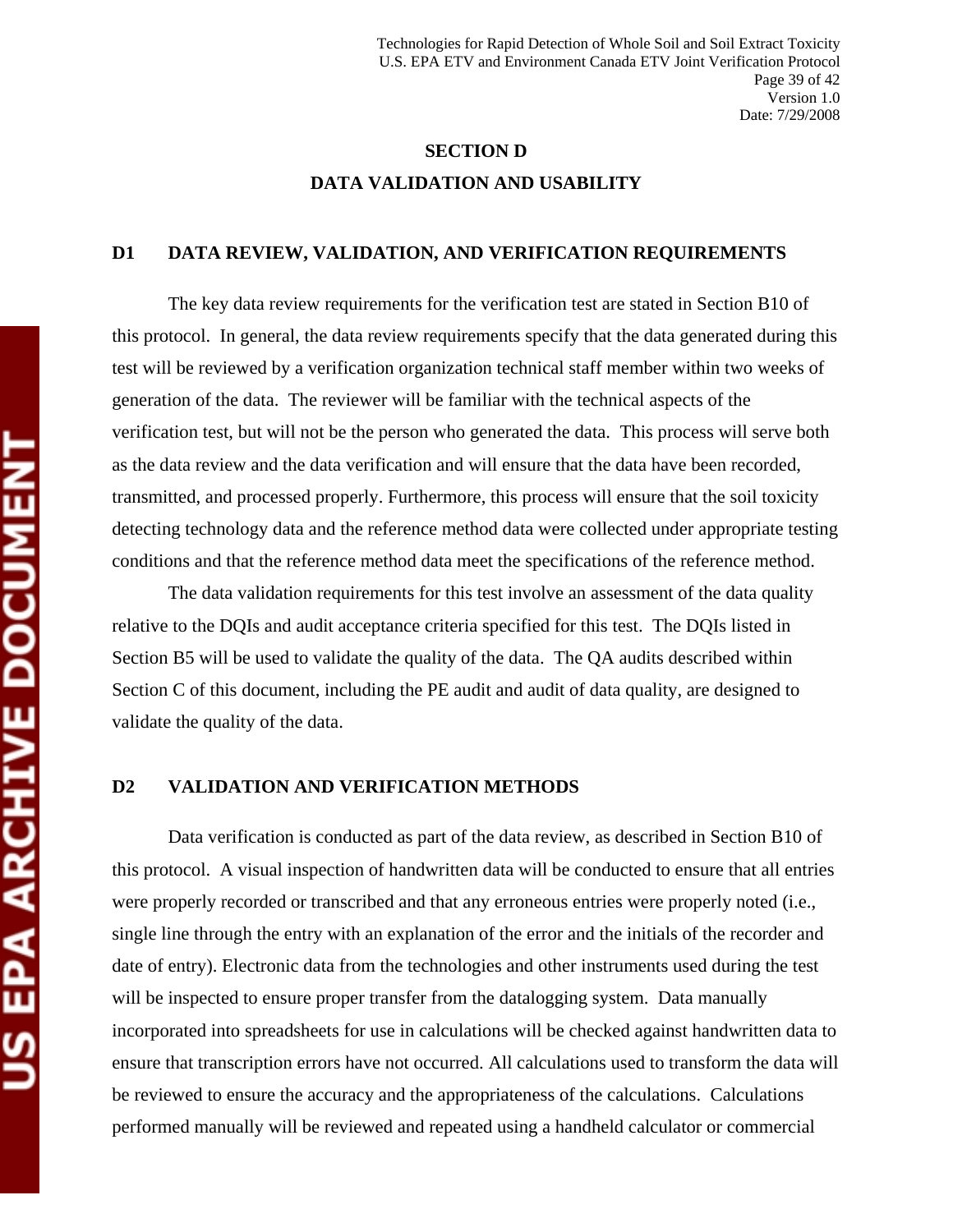<span id="page-40-0"></span>software (e.g., Excel). Calculations performed using standard commercial office software (e.g., Excel) will be reviewed by inspecting the equations used in calculations and verifying selected calculations by handheld calculator. Calculations performed using specialized commercial software (i.e., for analytical instrumentation) will be reviewed by inspecting and, when feasible, verifying by handheld calculator or standard commercial office software.

To ensure that the data generated from this test meet the goals of the test, a number of data validation procedures will be performed. Section C of this protocol describes the validation safeguards employed for this verification test. Data validation and verification efforts include the completion of QC activities and the performance of TSA and PE audits as described in Section C. The data from this test will be evaluated relative to the measurement DQIs described in Section B5, and the PE audit acceptance criteria given in Section C1.1 of this protocol. Data failing to meet these criteria will be flagged in the data set and not used for evaluation of the technologies, unless these deviations are accompanied by descriptions that adequately demonstrate that data quality was not compromised.

An audit of data quality will be conducted by the verification organization's Quality Manager to ensure that data review, verification, and validation procedures were completed and to assure the overall data quality. The schedule for completing TSA, PE and audits of data quality are included in Table 1.

#### **D3 RECONCILIATION WITH USER REQUIREMENTS**

The purpose of a verification test performed following this protocol is to evaluate the performance of commercial technologies for detecting toxicity in soil. In part, this evaluation will include comparisons of the results from the technologies to results from established analytical reference methods. To meet the requirements of the user community, the data obtained in such a verification test should include thorough documentation of the performance of the technologies during the verification test. The data review, verification, and validation procedures described above will ensure that verification test data meet these requirements and are accurately presented in the verification reports generated from the test and that data not meeting these requirements are appropriately flagged and discussed in the verification reports. Additionally, all data generated using reference methods that are used to evaluate technology results during the verification test should meet the QA requirements of the reference methods.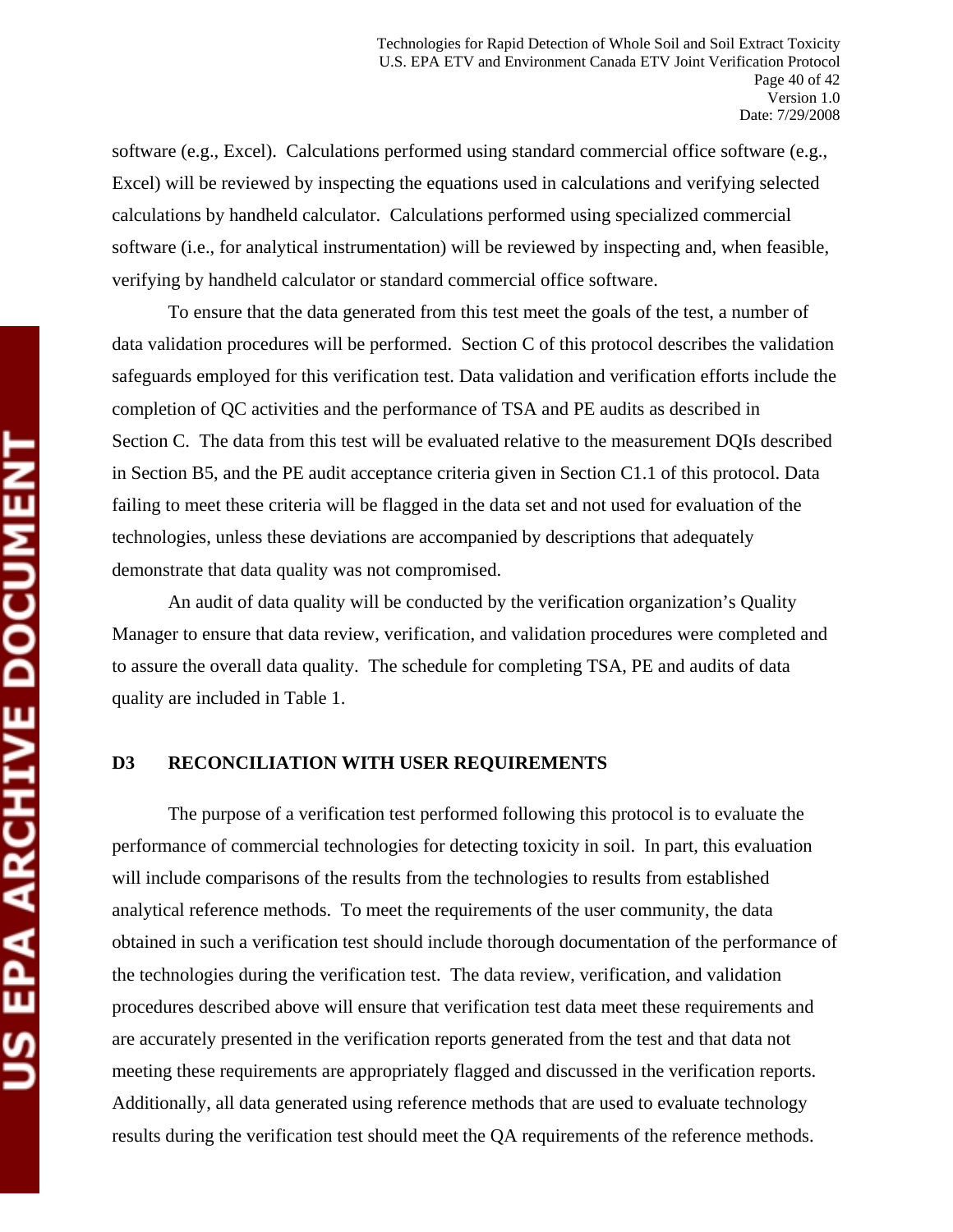This joint verification protocol and any resulting verification report(s) generated following procedures described in this protocol will be reviewed by participating technology vendors, verification organization staff, test collaborators, the verification program(s), and external expert peer reviewers. These reviews will ensure that this protocol, verification test(s) of technologies for detecting toxicity in soil, and the resulting report(s) meet the needs of potential users and regulators. The final report(s) will be submitted to the verification program(s) in Microsoft Word and in 508 compliant Adobe Portable Document Format (pdf). If applicable, the final report subsequently may be posted on the verification organization's and verification program's web site.